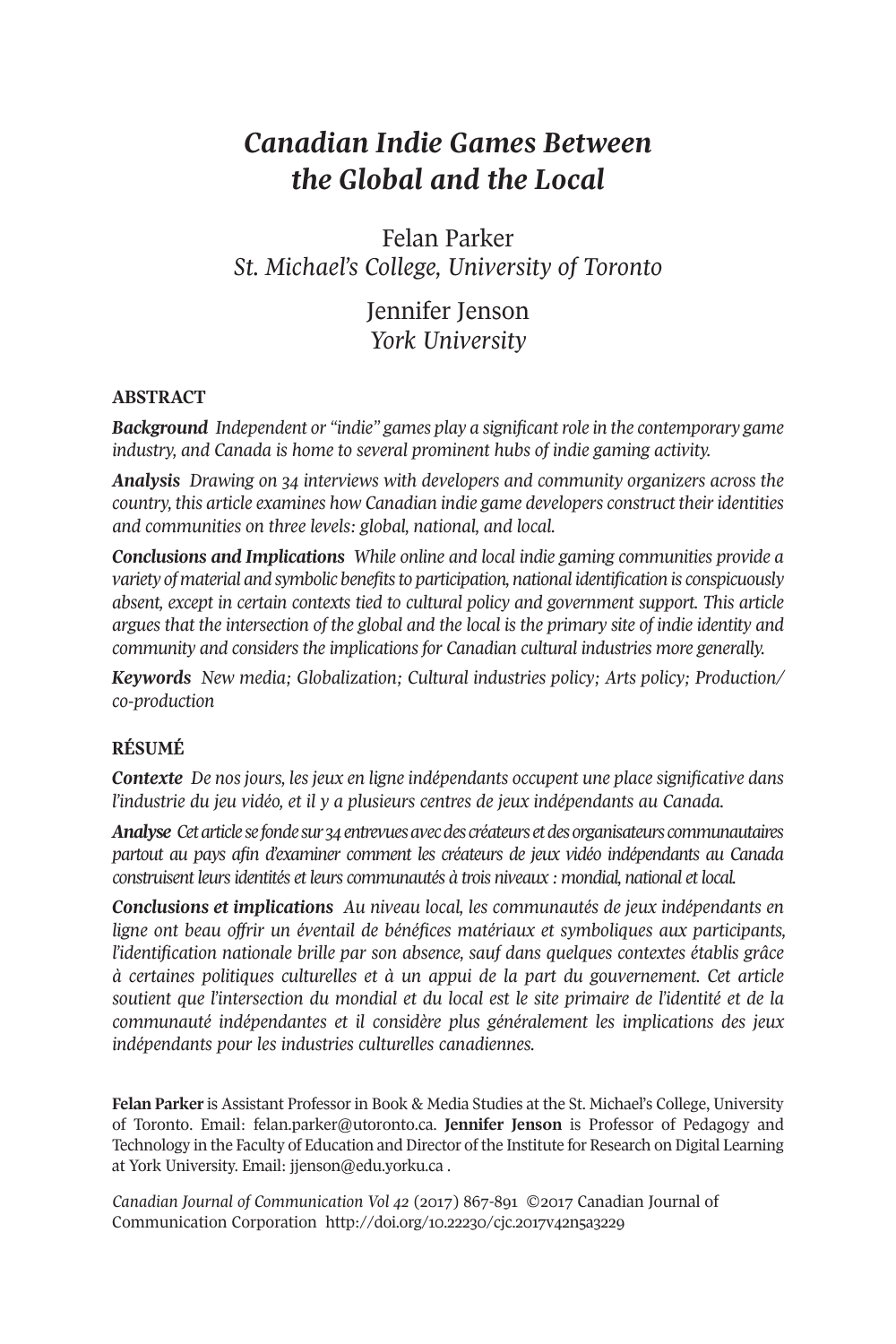*Mots clés Nouveaux médias; Mondialisation; Politiques sur les industries culturelles; Politiques sur les arts; Production/coproduction*

### **Introduction**

Independently produced or "indie" games are an increasingly visible and central part ofthe industry and culture of digital games, and the creative industries more generally. The slippery term "indie games" encompasses a wide variety of game-making and playing practices, from polished commercial offerings to more experimental and amateur pursuits, but generally refers to games made by small to mid-size teams on low budgets (compared to mainstream blockbuster titles) that are distributed digitally, often without the support of traditional publishers. As in other forms of independent cultural production, "indie" is alternately a mode of production and/or distribution, a genre designation, a market category, a social identity, and a taste culture (Newman, 2017). Some indie games have achieved widespread critical acclaim and breakout commercial success, including *Braid* (Number None, 2009), *World of Goo* (2D Boy, 2008), and Canadian developer Polytron's *Fez* (2012). The most prominent example is the wildly popular and now-ubiquitous exploration and building game, *Minecraft* (Mojang, 2011), which was purchased for a headline-grabbing 2.5 billion dollars by Microsoft in 2014 (Bass, 2014). Given these high-profile success stories, it is unsurprising that indie game production has been identified as a key part of Canada's economic and cultural landscape by academic and government institutions (Gouglas, Della Rocca, Jensen, Kee, Rockwell, Schaeffer, & Wakkary, 2010; Joseph, 2013), as well as the mainstream media (Nowak, 2013; Rook, 2010), even as most small developers struggle to make ends meet (Dyer-Witheford & Sharman, 2005). Indie game development is typical of work in contemporary cultural industries: creative, entrepreneurial, flexible, and precarious (Ruffino, 2013; Whitson, 2014).

Canadian indie games have been the subject of some academic discussion. In the introduction to the "Indie, Eh?" special issue of the Canadian game studies journal Loading ..., editor Bart Simon (2013) notes that his original goal was to highlight critical scholarly work on indie games in Canadian contexts, but most contributors (including the first author of this article) instead framed indie games more broadly as an international phenomenon. While "Indie, Eh?" continues to be a touchstone for studies of indie games, it leaves largely unanswered the question of how Canada's geographic, economic, and sociocultural specificity affect the position, status, relationships, and identities of people involved in indie gaming. Can we speak meaningfully of a distinct Canadian indie gaming industry or community? Given the inescapable influence of our powerful neighbourto the south, these kinds of questions haunt Canadian media and culture (Dorland, 1996; Druick, 2012). "Canadian" is at least as slippery a term as "indie" (Nimijean, 2005). The subsuming of all cultural and creative production into economic logics under globalization and neoliberalism (Druick, 2012), and the farreaching impacts of digital technologies on the production, distribution, and consumption of culture (Wagman & Urqhart, 2012), have further destabilized the long-standing Canadian paradigm of "twinning culture with the formation of national identity" (Druick & Deveau, 2015, p. 157) as a way of demarcating and protecting Canadian cul-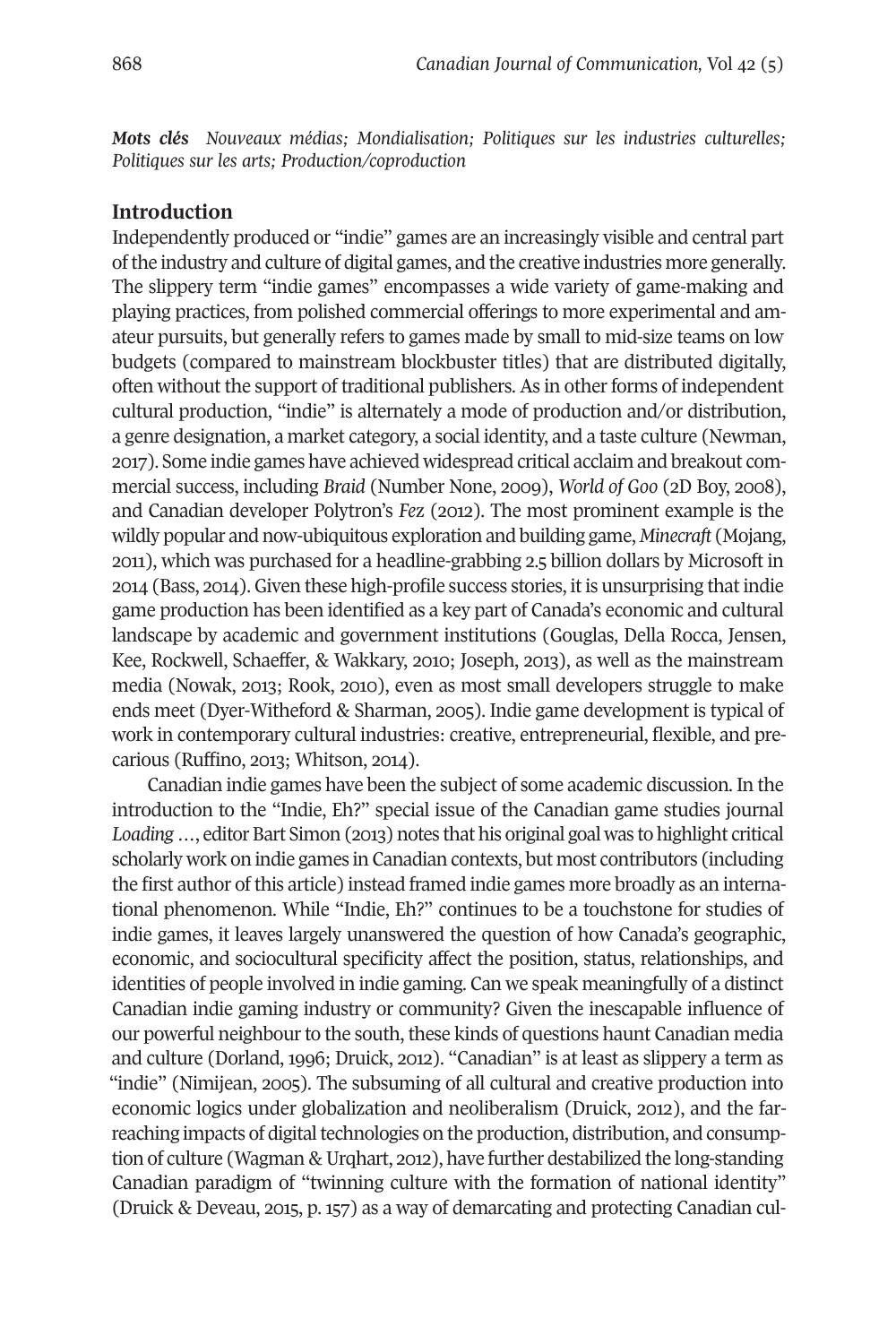ture from the dominant United States. Emerging in this context, games have been less directly shaped by culturally nationalist policies than older industries, such as film, television, music, and publishing. As Zoë Druick and Danielle Deveau argue, this demands "significant shifts in the ways we frame studies of Canadian culture" (2015, p. 157).

This article examines indie game development across Canada as a site of "negotiation between individuals and organizations conditioned by material structures and policy frameworks" (Druick & Deveau, 2015, p. 157), based on a qualitative study focusing on discourses of identity and community.In doing so it builds on other studies of indie gaming communities. Orlando Guevara-Villalobos has done foundational work in this area, focused on the U.K., and argues that:

communities of independent developers are inter-embedded networks, each one providing a space (virtual and/or physical) where they construct shared meaning and trust, but they also negotiate the construction, distribution and transference of hard and soft assets (skills, knowledge, code, work practices), led by their passion for game design. (2011, p. 3)

As Guevara-Villalobos demonstrates, people involved in these cultures of production identify very strongly with them, which leads to several questions: How do Canadian indies situate themselves, their work, and their relationships in the larger ecosystems of indie games and the game industry? What symbolic and material resources are afforded by the differentidentifications and positions they adopt? Following Stuart Hall, identification is a multiple and fluid process, not singular and fixed, "constructed within, not outside, discourse" and therefore "produced in specific historical and institutional sites within specific discursive formations and practices, by specific enunciative strategies" (1996, p. 4). Our approach is also informed by studies of media production and cultural industries, especially those dealing specifically with the Canadian context (Dorland, 1996; Druick & Deveau, 2015; Sutherland, 2015; Wagman & Urqhart, 2012) and digital games (Kerr, 2016; O'Donnell, 2014). This article analyzes three vectors of identity and community among Canadian indie game developers: global/transnational, local, and national. These three levels are used to tease out the functions of (and tensions between) different forms of identification and engagement in a range of specific contexts across the country with a special focus on "which speakers are using which terms for what ends" (Druick, 2012, p. 144) and who benefits.

Data for this article was collected during the "Critically Mapping Indie Games in Canada" study. This project, conducted between September 2014 and August 2015, examined the geographic distribution of indie gaming in Canada, the activities, interactions, and relationships that make it up, and how it is situated in North American and global gaming culture.It attempted to move beyond the common focus on well-known hubs of activity and macro-level political economic studies to examine specific contexts, including more marginal locations (see Figure 1). This resulted in 34 semi-structured in-person and online interviews with indie game developers across the country—mostly from smaller teams (one to six members), including professionals (full-time or part-time, commercial or artistic), aspiring professionals, amateurs, and hobbyists—focusing on personal background, attitudes, and experiences in the field. Many of the interviewees are involved in indie gaming in ways that go beyond game-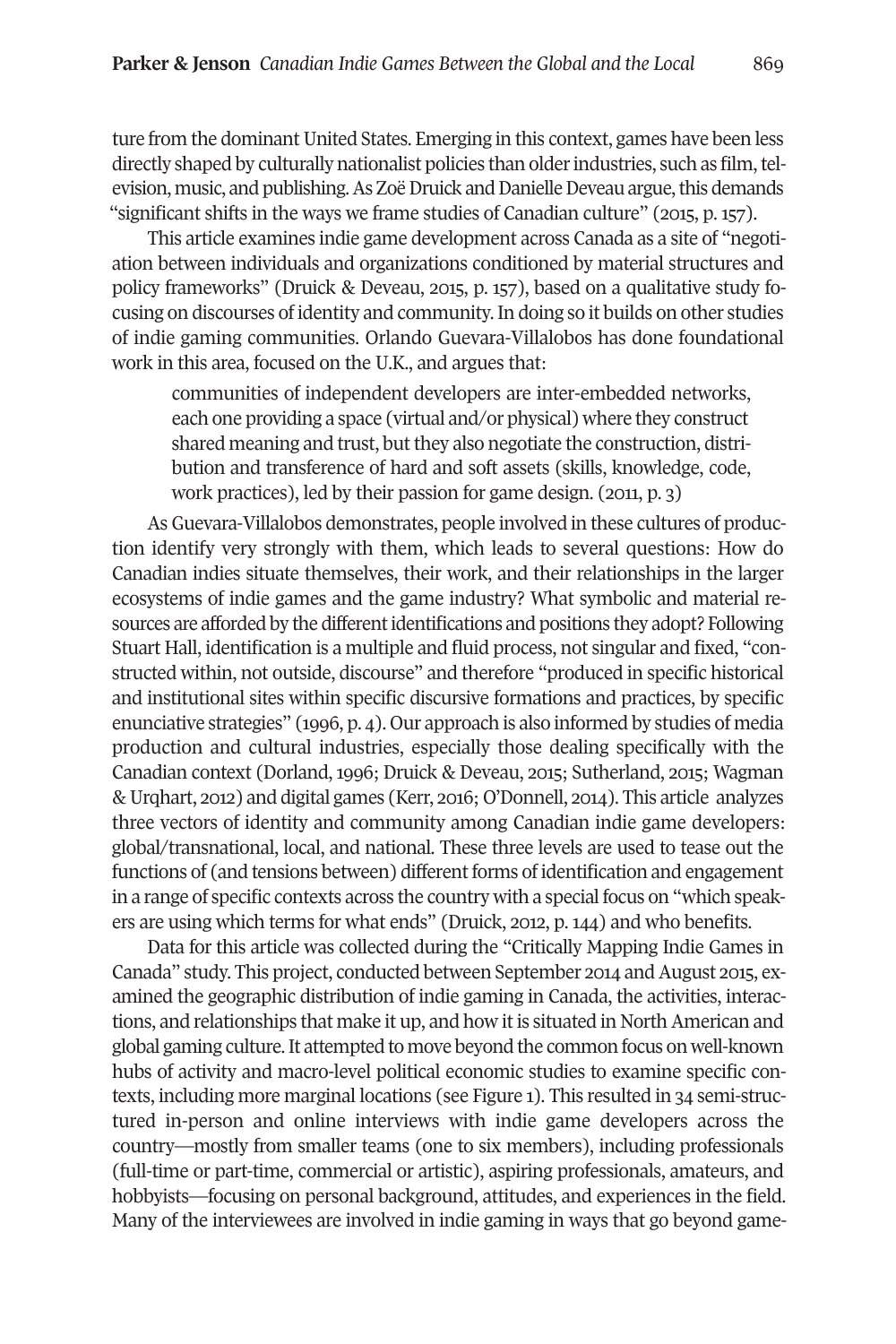

**Figure 1: Map of Canada with the locations of "Critically Mapping Indie Games in Canada" study respondents marked.**

making, as indie community and event organizers, game design students, game critics, curators, or promoters, which offered a diverse range of perspectives. Participants were selected using purposive and snowball sampling, and interviews were transcribed and coded manually according to theme and content. Interviews were supplemented with critical discourse analysis of developer and organization websites, institutional websites and documents, and relevant journalistic coverage of Canadian indie games. We also attended indie gaming events in Toronto, Ottawa, Montréal, and Miramichi, New Brunswick, which was useful for observing local scenes in action and making connections with interviewees that we may not otherwise have been aware of, in particular in the Maritimes. This approach made it possible to broadly map the geographic and socio-cultural terrain of Canadian indie gaming, from vibrant and much-publicized hubs in Toronto, Montréal, and Vancouver to tiny pockets of activity in isolated locations such as Yarmouth, Nova Scotia, and Pangnirtung, Nunavut.

The article begins with a brief overview of the game industry and indie game development in Canada to provide context for the study, followed by examinations of the three vectors of identity and community noted above. The first section considers the dispersed online networks that make up the "global" or transnational indie community, which is made temporarily material at major gaming conferences. The second section highlights the importance of local and regional "scenes" centred on face-toface gatherings, interactions, collaborations, and support networks, which interact and overlap with the "global." Finally, the third section discusses the near-absence of appeals to national identity in the interviews, and it attempts to explain why the idea of "Canadian indie games" is deployed only in very specific contexts and is usually framed in economic rather than cultural terms. The article concludes by arguing that indie identities and communities are primarily constructed in tension between the global and the local, and reflects on the wider implications of these findings.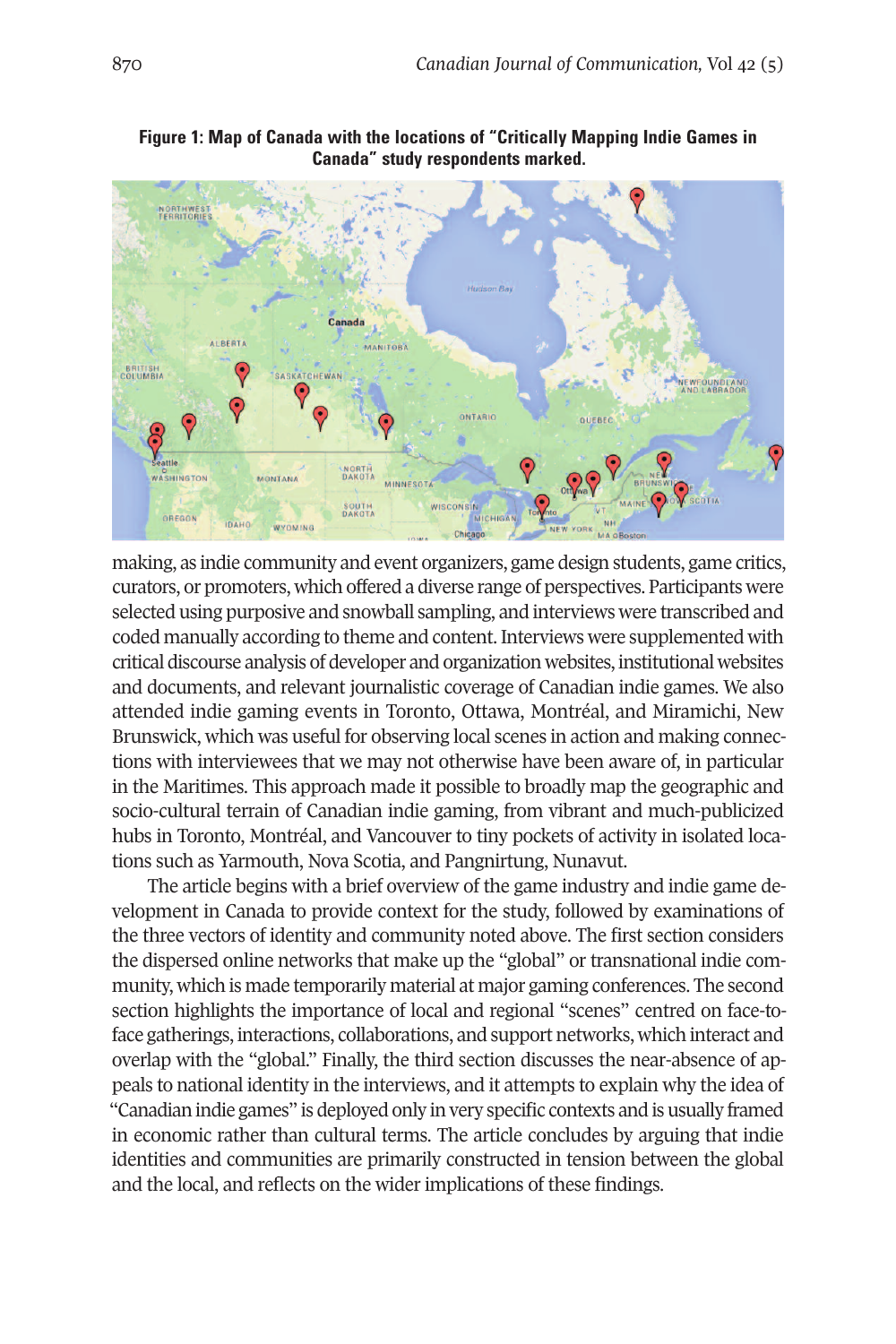#### **Digital games in Canada**

Several different scholars have traced the historical and political-economic contours ofthe game industry in Canada. The full history will not be rehearsed here (see Hussey, 2015, and Trudel, 2015, for more comprehensive accounts), but suffice it to say that Canada has emerged as one of the most prominent game-producing nations in the world, ranking third behind the United States and Japan (Consalvo, 2013). Game development has generally clustered around major cities with strong media and cultural industries, in particular film/television production, animation and special effects, and software development, which have overlapping knowledge and skill sets; the game industry has thus reproduced the familiar hub/margin dynamic of Canadian economic and cultural history, with Vancouver, Montréal, Toronto, and to a lesser extent, Edmonton, emerging as key sites in the global game industry (Dyer-Witheford & Sharman, 2005).

Richard Sutherland (2015) notes that globalization of cultural industries "offers us an expanded set of actors alongside nations, operating across their borders, and at times competing with them for power" (p. 300). Municipal and provincial governments have welcomed the arrival of studios affiliated with major multinational gaming corporations, such as Electronic Arts (EA) from America and Ubisoft from France, which in turn benefit from concentrations of skilled workers, a favourable exchange rate, and most importantly substantial tax incentives (Dyer-Witheford & Sharman, 2005).Different parts ofthe country have different degrees of support and funding for games (Consalvo, 2013; Joseph, 2013), but in parallel to the Canadian music industry (Sutherland, 2015) they are generally weighted toward medium-to-large companies and multinationals. EA, Ubisoft, and others have spurred substantial growth in the sector, much as American film and television production in Canada has helped foster and sustain domestic production infrastructure (Urqhart, 2012), but these major corporations also buy up successful Canadian game studios, leaving the domestic industry "vulnerable to the mobility of multinational anchors," (Dyer-Witheford & Sharman, 2005, p. 197) who may relocate if better circumstances arise elsewhere (see Sciretta, 2017). Ubisoft's recent appeals to the federal government to help combat rival Vivendi's attempted hostile takeover are an interesting example of this dynamic, with Ubisoft using the potential risk of lost Canadian jobs as leverage (Chalk, 2016). Although there were once a number of domestically owned studios producing top-tier or "AAA" titles, the majority have been acquired by multinationals. Edmonton's Bioware, until 2005 the largest and most successful Canadian game company, is now owned by Electronic Arts, and other studios have been similarly subsumed (de Peuter, 2012).

Despite its apparent size and prominence, a small number of mostly foreign corporations control the game industry in Canada, and most of its revenues (de Peuter, 2012). Thanks to free trade agreements, compatible communications infrastructure, and the rise of digital distribution (Druick, 2012), there is virtually no distinction between the Canadian and American markets for cultural products (Druick & Deveau, 2015). The relative lack of content and distribution regulations for digital games compared to other Canadian cultural industries, such as music (Sutherland, 2015) and film/television (Urqhart, 2012), makes this transnational market integration especially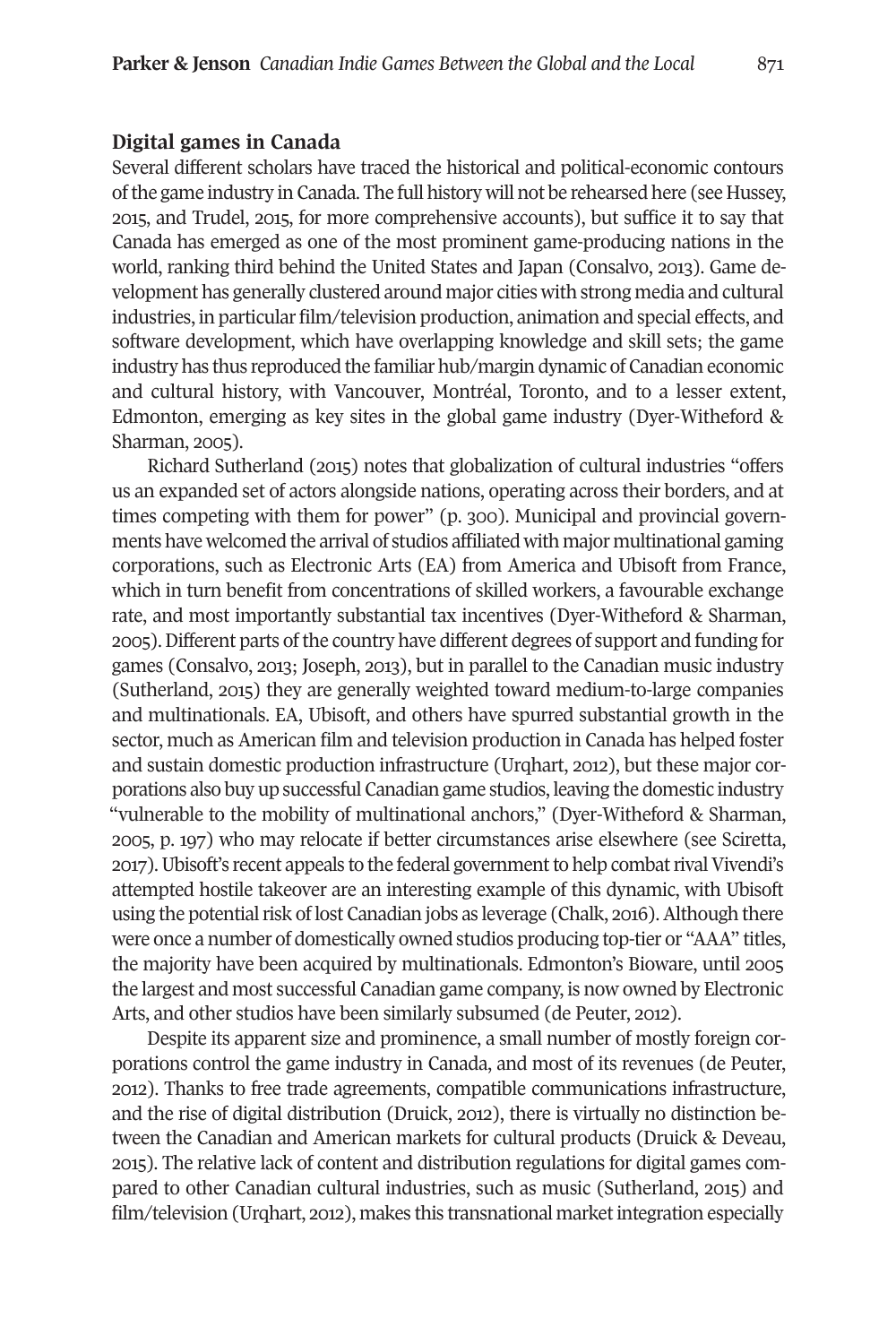palpable for games (Dyer-Witheford & Sharman, 2005). Canadian citizens work on some of the biggest and most popular game franchises in the world, but these blockbuster titles are rarely if ever understood to be "Canadian games" domestically or abroad (de Peuter, 2012).

In the shadow of industry colossi, independent game development has also proliferated, originally driven by exiles from major studios and professionals from other media industries, and now increasingly by student, aspiring, amateur, and other "everyday" or "informal" game-making practices (Keogh, 2017; Young, 2017). Prior to around 2008–2009, indie games made by Canadian developers (even popular hits such as the *N* series of ninja-themed puzzle platformers by Toronto's Metanet Software [2004–2015]) were not strongly associated with their city or country of origin. The reconfiguration of indie gaming beyond decentralized, online communities to include geographically localized scenes is therefore a significant development, and has had a subtle but tangible impact on the game industry more generally (Keogh, 2017; Young, 2017). Industry hubs such as Toronto, Montréal, and Vancouver have gained international recognition and acclaim as hotbeds of indie activity, and other locales have followed suit with varying degrees of success. As Guevara-Villalobos (2011) argues, indie games are not an individual pursuit, but rather "the collective result of the complex interaction among developers, otherindustry actors within the chain of value, and communities (both players and developers)" (p. 10). While online networks may provide some access to community, knowledge, resources, and transnational markets, local scenes stabilize and formalize the diverse social/economic networks of actors and activities that encompass indie cultural production in discrete geographical areas (Kruse, 2010).As will be demonstrated,relative geographic position and the presence or absence of a local scene are key factors in indies' sense of identity and community.

## **The imagined "global" indie game community**

Study respondents almost all have a strong sense of identification with other indie developers around the world. Pierson Browne (2015) refers to the popular notion of a transnational network of indie game makers and players as an "imagined indie community" (p. 84), drawing on Benedict Anderson's (2016) ubiquitous theorization of nationality. To identify as indie is to align oneself with this imagined community through shared ideals and practices. Because indie gaming as it is now understood originates as a primarily online phenomenon, distributed across blogs and web forums such as IndieGamer, the Independent Gaming Source (TIGSource), and IndieGames.com, gaming portals such as Newgrounds (Browne, 2015) and Game Jolt, and more recently Twitter, Tumblr, and other social media platforms, everyday online engagement is for many developers a fundamental part of "being indie." One developer respondent from Halifax, Nova Scotia, refers to online interactions as "establishing this vague fog of 'you are in community' even if you're not physically located with people," regardless of geographic location. In addition to a sense of belonging, observing and/or participating in online indie communities provides moral support, access to shared knowledge and resources, and potential collaborations or connections. Social media is a common entry point for aspiring indies, who can tap into these networks by following influential figures, new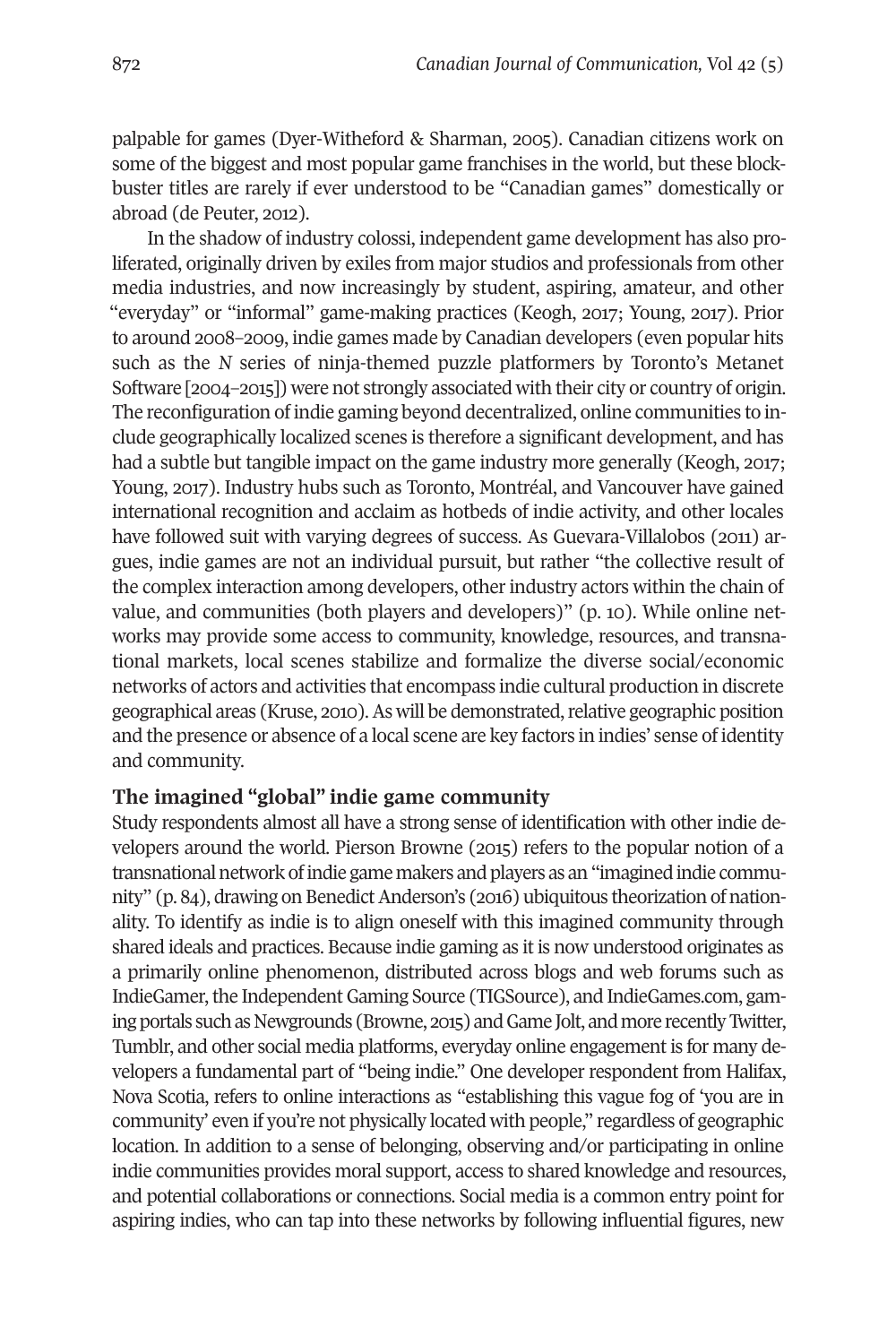releases, and discussions, either "lurking" passively and absorbing information or becoming active participants.

Indie developers are prone to describing the imagined indie community as "global," but inter- or transnational would be more accurate since, as globetrotting Dutch developer and "indie evangelist" Rami Ismail has noted, game development is concentrated in certain parts of the world (Takahashi, 2016), and Western Anglophone conceptions of indie may not be compatible with other cultures of independent game production (Priestman, 2016). Uneven access to high-speed internet further compounds this divide (Kruse, 2010). Moreover, as Chris J. Young (2017) points out, these online communities are increasingly circumscribed by corporatelyowned social media platforms. Nevertheless, the indie game community (and gaming culture more generally) is habitually perceived to be global and open to anyone from anywhere to participate, consistent with the supposedly inclusive,DIY (do-it-yourself) ethos of indie. Throughout the study's interviews, respondents define themselves in terms of this imagined "global" community and their relationships to other indies around the world.

A commonly referenced benefit of alignment with and participation in transnational indie game communities is moral support. Indie game development, despite the romantic image of "doing what you love," can be challenging and even gruelling at times, made more so by economic uncertainty and precarity, as noted above. Paolo Ruffino (2013) goes so far as to describe it as a form of self-exploitation. Tapping into the distributed online networks of developers around the world is therefore a muchneeded source of inspiration, encouragement, and commiseration. The Halifax developer quoted above elaborates on the value of having a far-reaching Twitter feed, as a way of staving off burnout:

[Indie game development] is really facilitated by having something like Twitter and like a tiny part of your computer that's dedicated to filling your brain full of the knowledge that there are other people out there.

An indie event organizerin Toronto echoes this sentiment: "It's superimportant that everyone knows what each other's up to and be able to support and cheer-lead each others' works." This atmosphere of mutual support and cooperation is key to the ethos and mythology of indie, positioned against the perceived cutthroat competition of the mainstream industry. A developer from Yarmouth, Nova Scotia, defines his indie identity beyond regional and national borders:

I relate to other indie studios more [than mainstream developers]. The geography, where you're from, it really doesn't change anything. … If some guy is trying to make a game, I understand what that person is going through. That's what I relate to.

Emphasizing shared interests, values, and experiences regardless of location shows that the sense of involvement in a wider "global" indie community is important, especially for respondents from marginal areas and those who eschew local scenes due to lack of time or self-identified social awkwardness. Beyond the "vague fog" of belonging, however, there are also more practical benefits to participation.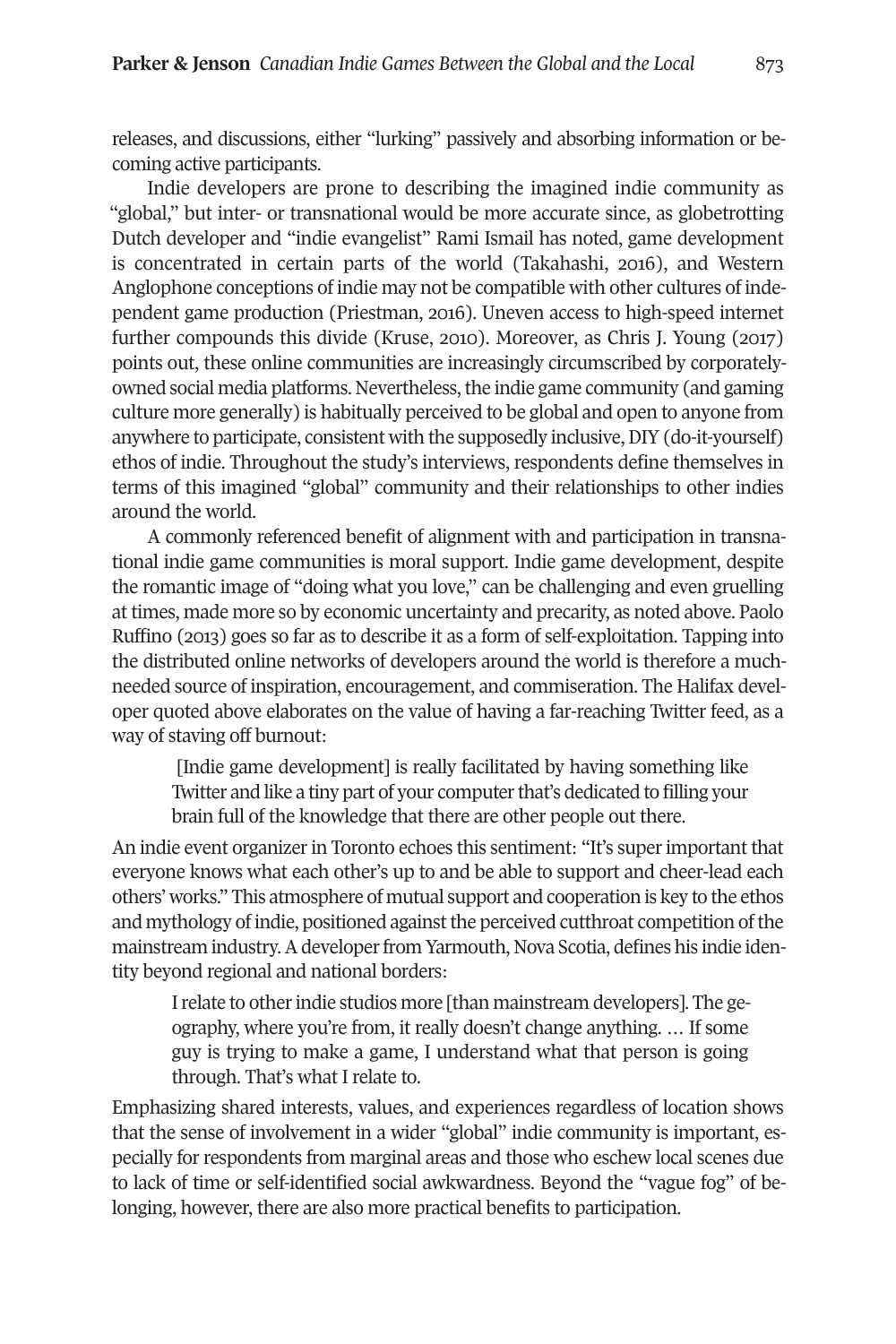Access to game development knowledge and resources through online indie communities is a paramount concern for many study respondents. This may take the form of general game design advice—suggestions for what events and showcases to apply to, technical troubleshooting for specific tools or platforms, or public relations and business development tips (which for many indies is a blind spot)—and takes place on a diverse range of channels and venues, from social media to tool-specific forums to private mailing lists. A developer from Ottawa talks about the value of learning from the collective mistakes of others and feeding back into the community:

you can hear every single thing that someone's done wrong with respect to marketing, and pricing, and development, and all those things. … I guess we'll be able to be there, giving all the mistakes that we made to people in the future.

Social media platforms offer a unique form of public access to community knowledge (Guevara-Villalobos, 2011), as this Montréal game critic notes: "Twitter is this large very messy but also very open discussion hub, and ideas travel." Private venues such as mailing lists create a complementary space for frank, focused behind-thescenes discussion, as a Montréal developer indicates:

I'm on a few mailing lists that also are very, very nice. … Nobody is really allowed to be very public with their sales numbers because of the partner secrecy. So it's kind of a nice back channel for independent developers to talk to each other on a mailing list like that.

Again, here, the emphasis is on mutual support rather than competition, with the assumption that developers will pay their knowledge and resources forward rather than guarding them jealously, ultimately benefiting the whole community. For some, this leads to direct collaboration on projects.

Given the nature ofimmaterial, project-based work (Terranova, 2000), many indie developers collaborate via the internet. Participation in transnational indie communities grants access to networks of potential collaborators with complementary skill sets and resources, regardless of location. A part-time developer from Ottawa mentions collaborators from Toronto, Texas, and Spain, and says that he does most of his work online:

With the way that indie gaming works, sort of across boundaries on the internet, it's hard to sort of even know where people are from. … I'm not really a Canadian indie gamer I guess. I'm an Internet indie developer.

Other respondents who work with collaborators in the United States and overseas, such as a Manitoba-based producer of marketing materials for indies, make similar statements. This extends beyond game developmentitself and also includes game criticism, organizing events, and other coordinating activities. The judging for international indie game festivals such as Indiecade orthe Independent Game Festival (IGF), for example, is conducted by distributed pseudo-communities interacting anonymously through online portals, and indie gaming blogs and zines are usually the product of international online collaborations. Similarly, the Global Game Jam (GGJ), which takes place simultaneously in locations across the world, is cited by a number of respondents as reinforcing the sense of a "global" indie community. One developer says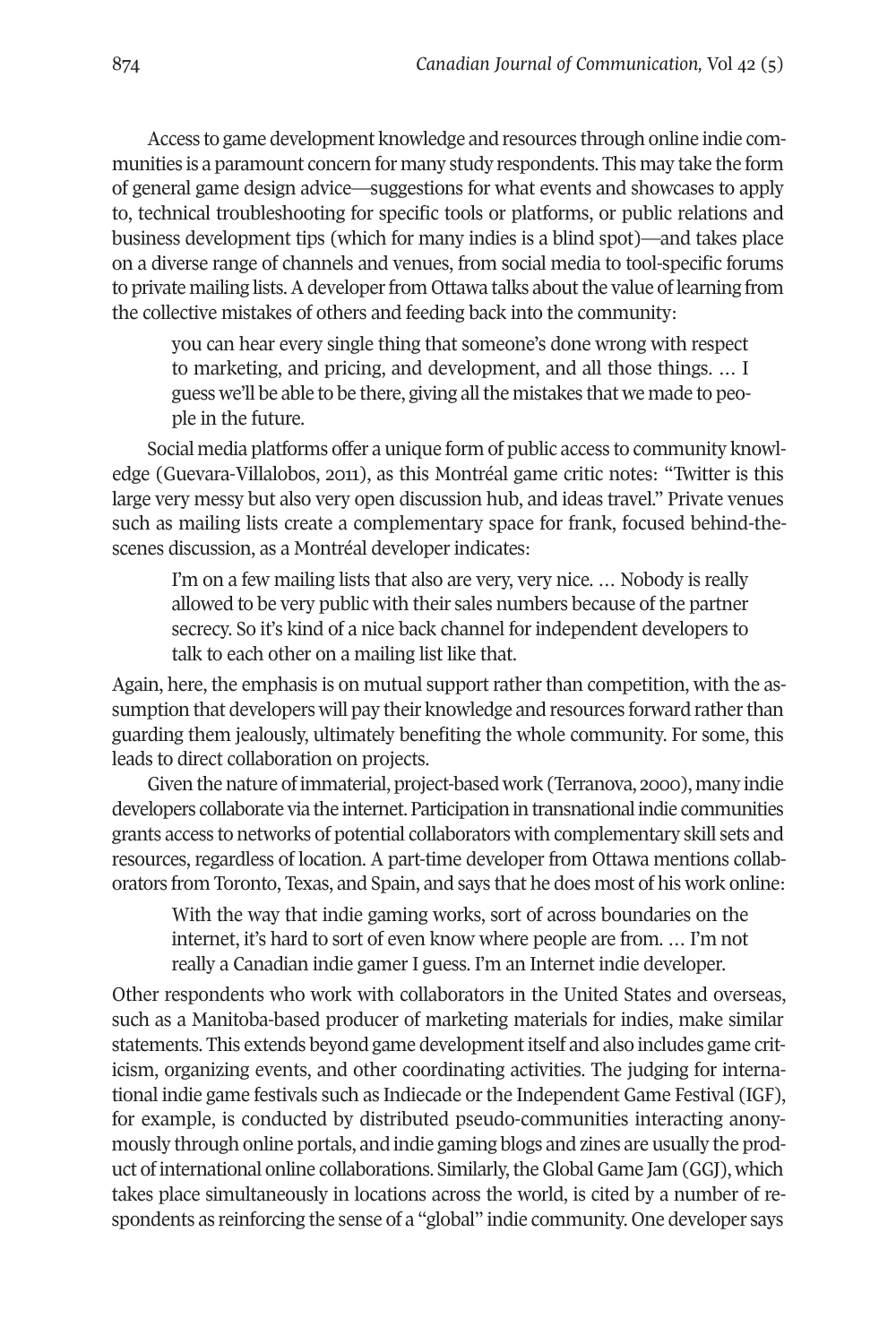that participating in Toronto's massiveGGJ event made him feel like part of something bigger happening "over multiple places on the globe," even though he has nevertravelled to gaming events outside the local scene. In other contexts, however, these immaterial online networks become material.

Indie developers from around the world allocate time and resources to converge at major game industry events, such as the Game Developers Conference (GDC) and PAX, and at indie-focused festivals such as Indiecade. These events constitute temporary hubs of intensified connection and interaction, reinforcing the idea of a wider indie community coming together. Respondents describe the convergence of developers atthese events as a big, happy family reunion, in which local and national origins supposedly fade into the background and are replaced by an in-person manifestation of the "global" online networks where indies connect day-to-day. One Montréal developer suggests that reconnecting with faraway friends is the primary motivation for many attendees, quite apart from exhibiting their games or conducting business. This is particularly evident in stories about the notorious "Indie Hostel" at GDC in San Francisco, an affordable hostel near the conference venue that is taken over by indies each year and becomes a hub of social activity. An Ottawa developer describes the Indie Hostel scene effusively:

It's a big mishmash of everyone. It's always a party. It's like Canadians, Americans, dudes from Europe as well also stay there. You all hang out in the common room, everyone's making games, everyone's talking about games. … You know who half these people are due to the Internet anyways. ... When you're online, it's just another name on a screen."

Opportunities to connect with online acquaintances and network with influential figures in the indie community are particularly valuable for developers based in marginal areas. A Sudbury, Ontario, developer describes his first GDC as a kind of indie pilgrimage, a way for a complete novice in the field to dive into the deep end and become part of the community.

The perception of being part of a generalized "global" indie community is thus a key part of most Canadian indie developers' identities. It is understood to be an open, inclusive community that encourages identification with the ideals and ethos of indie regardless of geographic location. As one developer from Calgary puts it, "It's not like once you've crossed the border to the north somehow things change drastically. It's still people who are motivated by the same things, who are interested by the same things. It's kind of a cross-border thing." A developer from Montréal similarly suggests that indie gaming culture "feels more globalized than it does local or even national." Other developers, however, lamentthe lack of local indie communities where they live (ortheir own lack of engagement with those communities), even as they express gratefulness for the imagined global community. As is demonstrated in the next section, the local is of equal importance and serves an overlapping but distinct set of functions.

## **Local indie game scenes**

As theorized in the foundational work of Will Straw (2002), scenes are those "highly local clusters of activity" (p. 248) that make up geographically specific instances of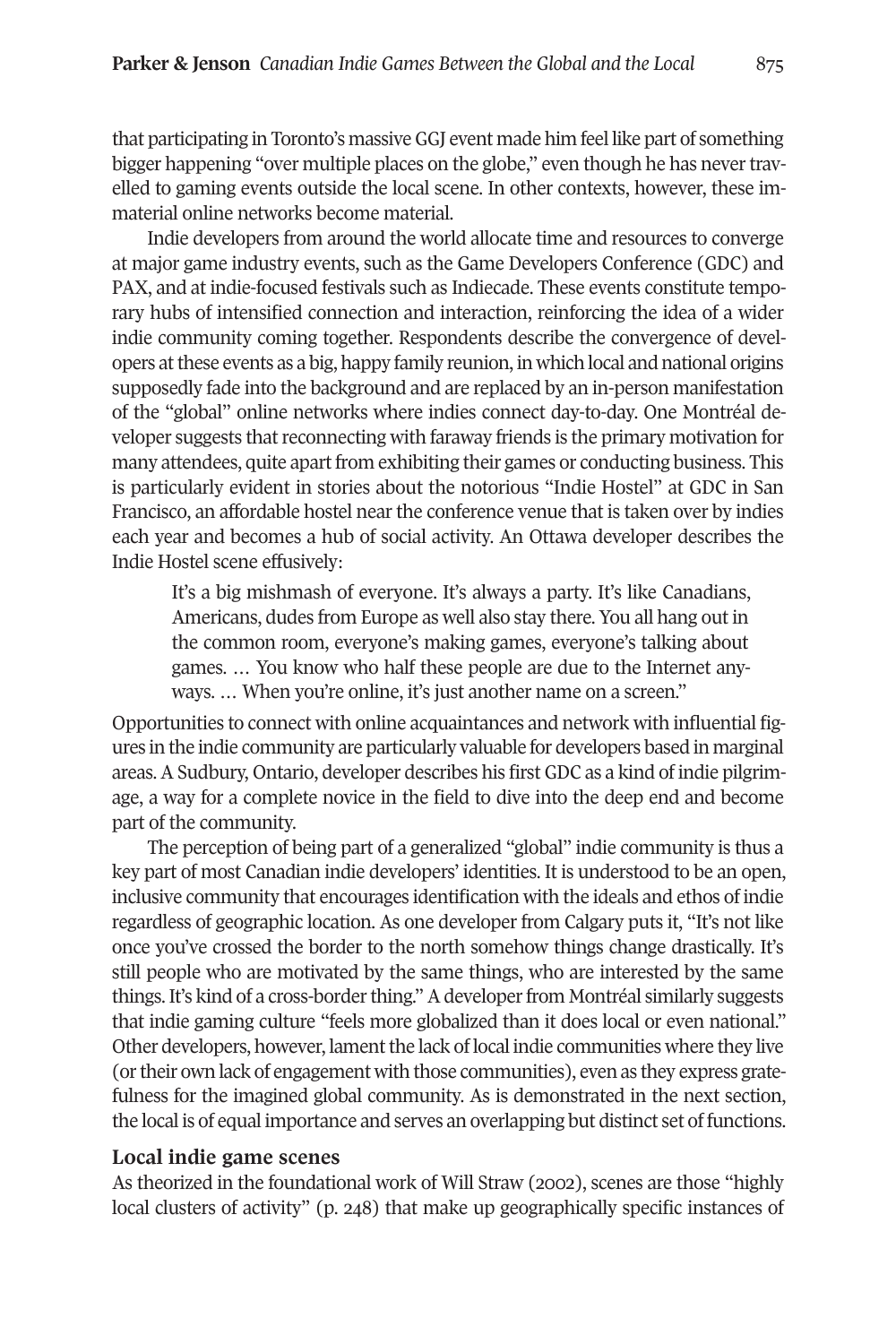wider cultural phenomena, usually in urban settings. Holly Kruse (2010) writes of local indie music scenes, "[s]ubjectivities and identities [are] formed, changed, and maintained within localities that[are] constituted by geographical boundaries, by networks of social relationships, by a sense of local history, and in opposition to other localities" (p. 628).In other words, a scene stages the encounter between the local and the global through the "cartography of the city's social regions and their interconnection," (Straw, 2002, p. 250, 253), producing in the process norms, conventions, and a sense of identity and community (Straw, 1991).

Even as network technologies have transformed cultural production, distribution, and reception, the local still has a place, literally, in the digital world (Sutherland, 2015). Although it is often overlooked in studies of digital media such as games, attending to the specificities and peculiarities of the local is revealing, as Melanie Swalwell (2007; 2009) has demonstrated in her research and preservation work on historical gaming cultures in Australia and New Zealand. Similarly, Skot Deeming, contends that the local is "the foundation of the emerging global indie game scene" (forthcoming, n.p.) in both popular discourse and actual practice, noting that the local materializes the decentralized networks of online interaction that gave birth to the idea of indie. While online indie gaming communities are accessible, or at least observable, for anyone with an internet connection (which already precludes certain parts of the world and Canada), the volume of local indie gaming activity varies widely from place to place. In large and mid-size Canadian cities, cultural scenes made up of developers and enthusiasts, community and professional associations, government and institutional actors, multinational corporations, festivals and showcases, and social events, as well as the games themselves, make up densely interconnected and interdependent assemblages, as demonstrated in Daniel Joseph's political economy (2013) and Young's ethnography (2017) of game-making cultures in Toronto. Indie developer and scholar Robert Yang (2017) argues that notions of "one huge monolithic internet game culture" are inherently limited compared to local organizations.Indeed, where they are present, these scenes play a definitive role in participants' identity formation; where they are absent, developers seek out other avenues of identification and community, usually appealing to transnational networks instead.

Toronto's Hand Eye Society, founded in 2009, promotes itself as the first local "videogame arts" (Hand Eye Society, n.d.) organization in the world. Whether or not this is true internationally, it does predate similar groups in the United States. This may have to do with the physical vastness of Canada and the hub/margin dynamics discussed above, which helped create critical masses of people interested in games. Internationally celebrated indie music scenes in Toronto and Montréal in the 2000s (Battle, 2009; Sutherland 2015) may also have helped establish the parameters for local gaming communities. Another factor is that Toronto, unlike Montréal and Vancouver, did not have a centralized major industry presence until relatively recently (Ubisoft Toronto only opened its doors in 2009), making it fertile ground for smallerscale development (Joseph, 2013). Deeming notes that this was a gradual process, beginning in "informal localized networks and collectives" that over time "formalized into a series of organizations, institutions and events, centered on the promotion of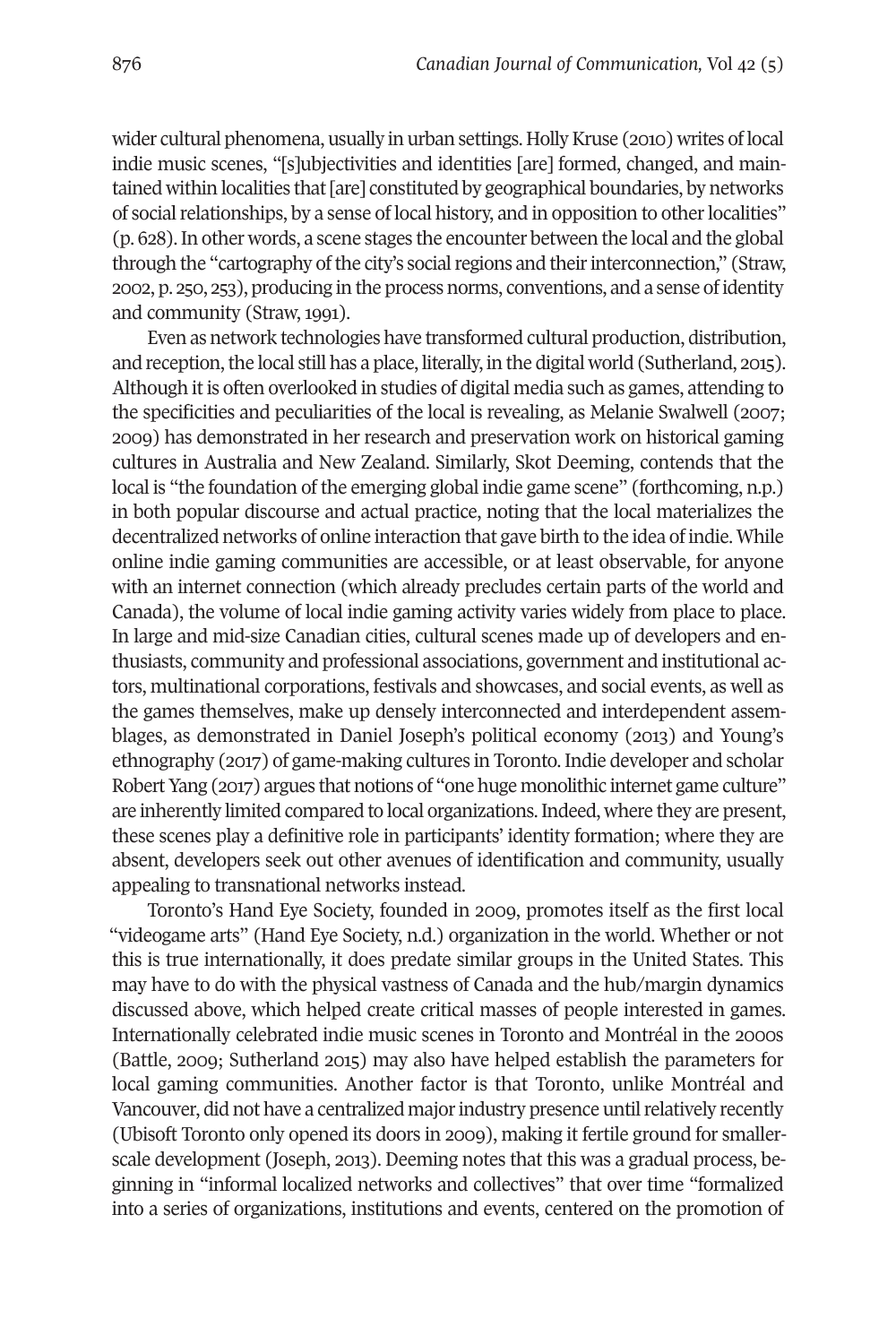indie games culture, at home and across the world" (forthcoming, n.p.). The Hand Eye model of indie community organization, built around social gatherings and gaming parties, show-and-tell events, game jams, and game-making workshops was soon adopted and adapted by Montréal's Mount Royal Game Society/La Société Ludique du Mont Royal (MRGS), Vancouver's Full Indie, Ottawa's Dirty Rectangles, and Winnipeg's Bit Collective, all of which were founded in mid-2010 (along with similar organizations in American cities), in some cases with direct input and encouragement from the Hand Eye organizers.

All of these organizations were formed partially in response to perceived failings of existing game development communities. Previously, local branches of the International Game Developers' Association (IGDA) were the primary venues for developers to meet and socialize, but their focus on commercial game development, from AAA all the way down, clashed with the emerging indie ethos. Respondents such as these community organizers from Ottawa and Halifax contrast the more formal, professionalization-oriented IGDA with the new indie groups:

we [didn't] like the one-person-at-the-front and lecture style that a lot of IGDA events have. They tended to be more business-focused, which certainly was not our thing.

I personally have not seen a lot of positive results out of like IGDA when it comes to independent games. I've never felt like they were batting for us.

Although many indies still participate in their local IGDA branches and acknowledge the value oftheir activities, by making a distinct space for smaller, less business-minded game makers to congregate, commiserate, and celebrate creativity, these local organizations and physical co-working spaces quickly became fertile sites of indie community, much as Guevara-Villalobos (2011) observes in the UK.

In hub cities, complementary and sometimes competing groups have proliferated, expanding and diversifying major scenes. Toronto, for example, now plays host to a wide range of groups, venues, and events dedicated to indie gaming, including the Hand Eye Society, Dames Making Games, Gamma Space (formerly Bento Miso), BitBazaar, Vector Game + Art Festival, TOJam, Gamercamp, and various university/college groups to name only a few.Journalists now report on indie gaming activity in specific hub cities for a general, non-gaming audience (Leijon, 2015; Rook, 2010) and the most critically and commercially successful Canadian indie games have originated in these scenes.Asecond wave oflocal scenes in cities such as Calgary, Halifax, Edmonton, Quebec City, and Victoria, alongside Winnipeg and Ottawa, are burgeoning, but are still considered peripheral in relation to the broader networks of indie gaming, likely in part due to the comparative lack of major industry presence in these places.

Canadian local indie game scenes tend to focus on community-building and mutual encouragement, showcasing and promoting local work, resource and knowledge sharing, facilitating collaboration, and (perhaps mostimportantly) fostering a palpable sense ofidentity and belonging forindies in the immediate area. For some respondents, living in a hub city with a strong local scene is considered an economic and creative necessity, but others choose to live and work in comparatively isolated, marginal re-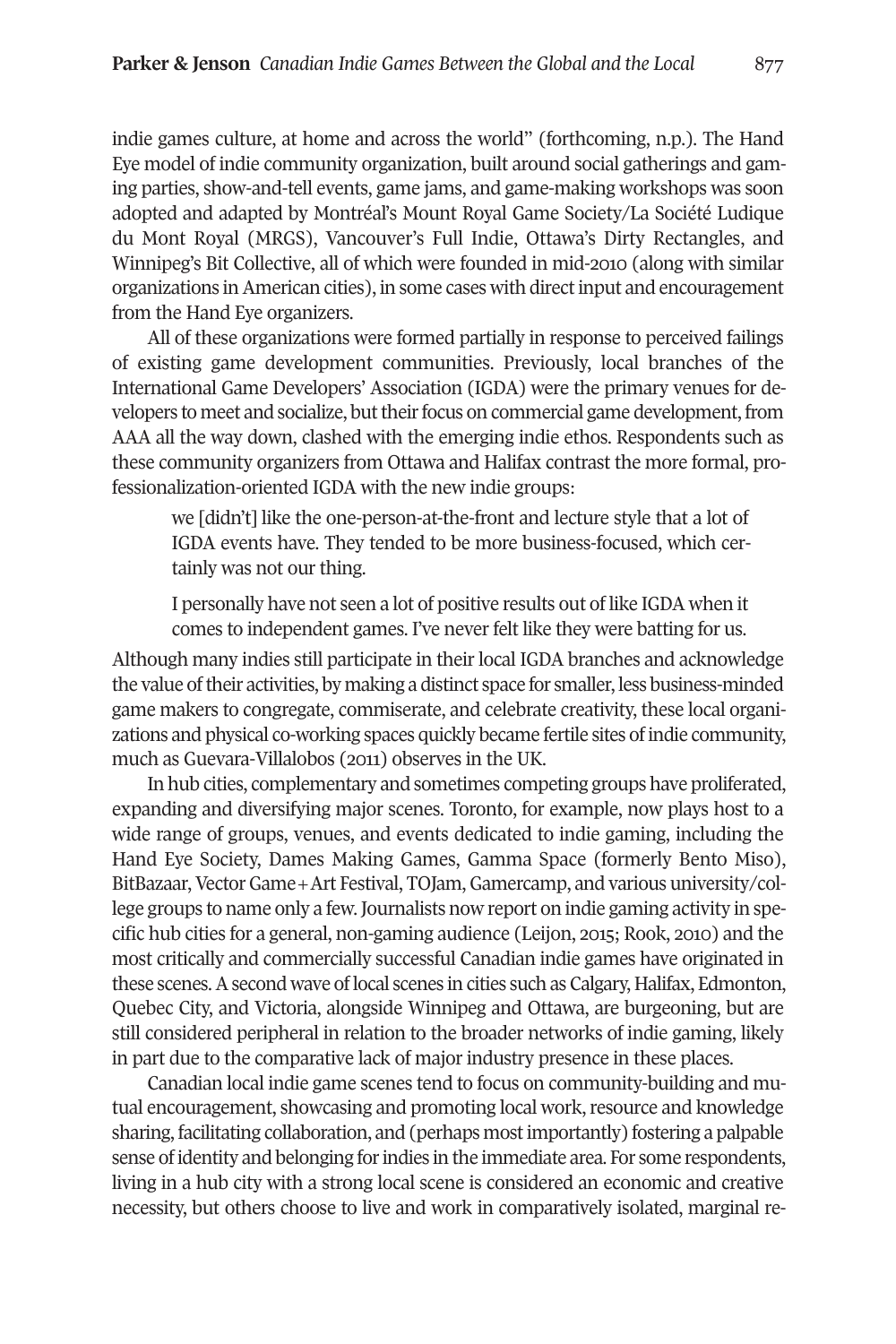gions with a minimal or non-existent community infrastructure or game industry. Respondents in medium-size and small cities such as Ottawa and Sudbury strive for the critical mass and resources necessary to sustain a scene, but also appreciate some aspects of being outside the hubs. The advantages and disadvantages of different locations thus depend greatly on individual needs and preferences.

Cost and quality of life and work were major concerns in the interviews. While respondents in Toronto and Vancouver must hustle hard or work day jobs to make rent, respondents outside of the main hubs, in places such as Winnipeg, Halifax, and Yarmouth, cite a low cost of living as an enabling factor for being full-time indie developers. Montréal has uncharacteristically low rent for a major city, for a variety of complex historical socioeconomic reasons (Andrew-Gee, 2016), which makes it a particularly desirable location for aspiring indies (although in Quebec, language can be an issue for Anglophones). This emphasis on making ends meet reflects the precarity ofindie game development, which is fraught with economic risk and uncertainty. Developers must weigh the benefits of being part of a hub community against practical necessities and lifestyle preferences.

Unsurprisingly, developers in Toronto, Vancouver, and Montréal point to the size and diversity of their cities as a major advantage. Respondents describe hub scenes as being generally supportive and having "plenty of room" for many different identities and perspectives, although in some cases tensions between individuals or groups can sour this communitarian attitude (see below). Local expertise is valuable in cultural production, since it can speak specifically to local concerns (Sutherland, 2015), such as opportunities for municipal or provincial government support, and a concentration of game developers (indie and otherwise) means that there is a broad knowledge base to draw upon. These cosmopolitan, multicultural hubs are also home to a wide variety of other kinds of artists and cultural producers outside of games, so that "inspirationwise, you always have brilliant ideas and super great people to work with" as one Montréal developer enthuses. A developer and community organizer from Toronto similarly says that he benefits both creatively and economically from working at the intersection of several different media, which is made much easierin a major city (see also Joseph, 2013).

Developers in locations with smaller or non-existent scenes point to a distinct set of challenges and opportunities. The community in Ottawa is small enough, according to one developer/organizer, that "everyone knows everybody" and is very supportive of one another. For a two-person team based in the small, recessed fishing town of Yarmouth, Nova Scotia, "the biggest disadvantage is being disconnected," and they make a point of attending big gaming events such as GDC to network and stay in the loop of indie games more broadly: "Meeting someone face-to-face is so much more powerful than an email. Almost all of my industry friends, I have I actually met in real life, and I can meet more people through those friends." On the other hand, they suggest that the relative isolation can also be a boon from a creative standpoint:

it's like you're more pure. Even though being connected to the industry can be a beneficial thing, depending on your own character, you could potentially see somebody successful doing something and then try to emu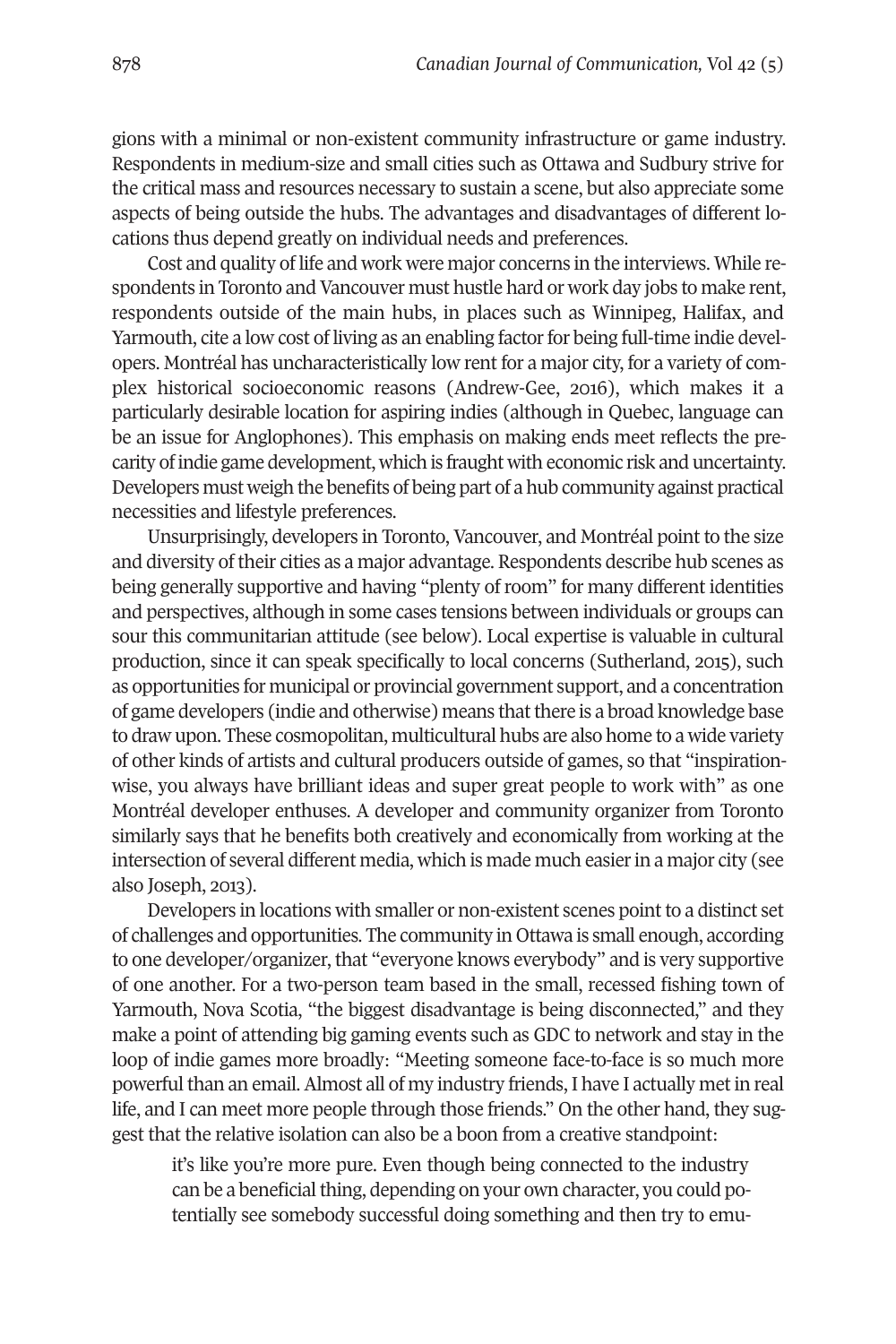late them. Which, when you're following, you're probably not going to be successful. I think what you should do is your own thing, whatever you feel is your own thing, and learn your own path.

Similarly, one of the organizers of Sudbury's nascent indie scene felt good about building something from scratch, "as opposed to just going in and subsuming into something that already exists." In a sense, these comments reflect the bootstrapping tech start-up mentality that permeates much of indie game development, but it is also filtered through a sort ofrugged artistic individualism tied to their marginal geographic locations. Much as indie-ness is defined against the nebulous centre of the "mainstream," these developers gesture toward a kind of counter-urban regionalism (Deeming, forthcoming).

Access to and the allocation of symbolic and material resources is cited by several respondents as a factorin larger urban scenes. One formerly Toronto-based developer and organizer explains this tension in the local community, and its impact on her decision to take a non-gaming job in the United States:

There's a lot of competition for scarce resources, like funding opportunities, media recognition, and so on. I've seen a lot of conflicts arise from questions about which people or groups get to take credit for successful projects, and I've been on both sides of those conflicts myself. Sometimes it seems like in a community that runs so much on unpaid or under-paid labour, the 'soft' rewards like credit, support, and recognition get hugely magnified in importance.

Because Toronto is large enough to support a host of different developers and organizations, competition, uneven rewards, and interpersonal conflict are inevitable, and can have a destabilizing effect on the scene (Harvey & Fisher, 2013), a concern echoed by respondents from Montréal and Vancouver. Outside of the hubs, competition is less of a problem. The Sudbury respondent notes that Northern Ontario is in a separate pool for arts council grants from the rest of the province, meaning that applicants do not need to compete with Toronto for project and organizational funding. Although Nova Scotia has comparatively limited funding for games, respondents there also suggest that they benefit from better or more direct government support due to the relative lack of competition. By contrast, a veteran developer from Edmonton expresses frustration at Alberta's lack of provincial funding and incentives for games, which he attributes to the entrenchment of the "old" film and television industries and a parochial resistance to "new" media.

Community organizers interviewed for the study often raised the challenges of building and maintaining a scene, especially outside of the hubs. Developers in more marginal areas often feel compelled to permanently relocate to take advantage of a better support and resources. This "brain drain" makes it difficult to sustain a sense of community and continuity in cities such as Ottawa and Calgary, which are physically close to larger major cities. In juxtaposition to his comment about the appeal of building something new, the Sudbury respondent confessed, "I fight the urge to move to Toronto every two or three months," and indeed he did move the following year. This circulation of people can have a profound impact on local scenes. As noted above,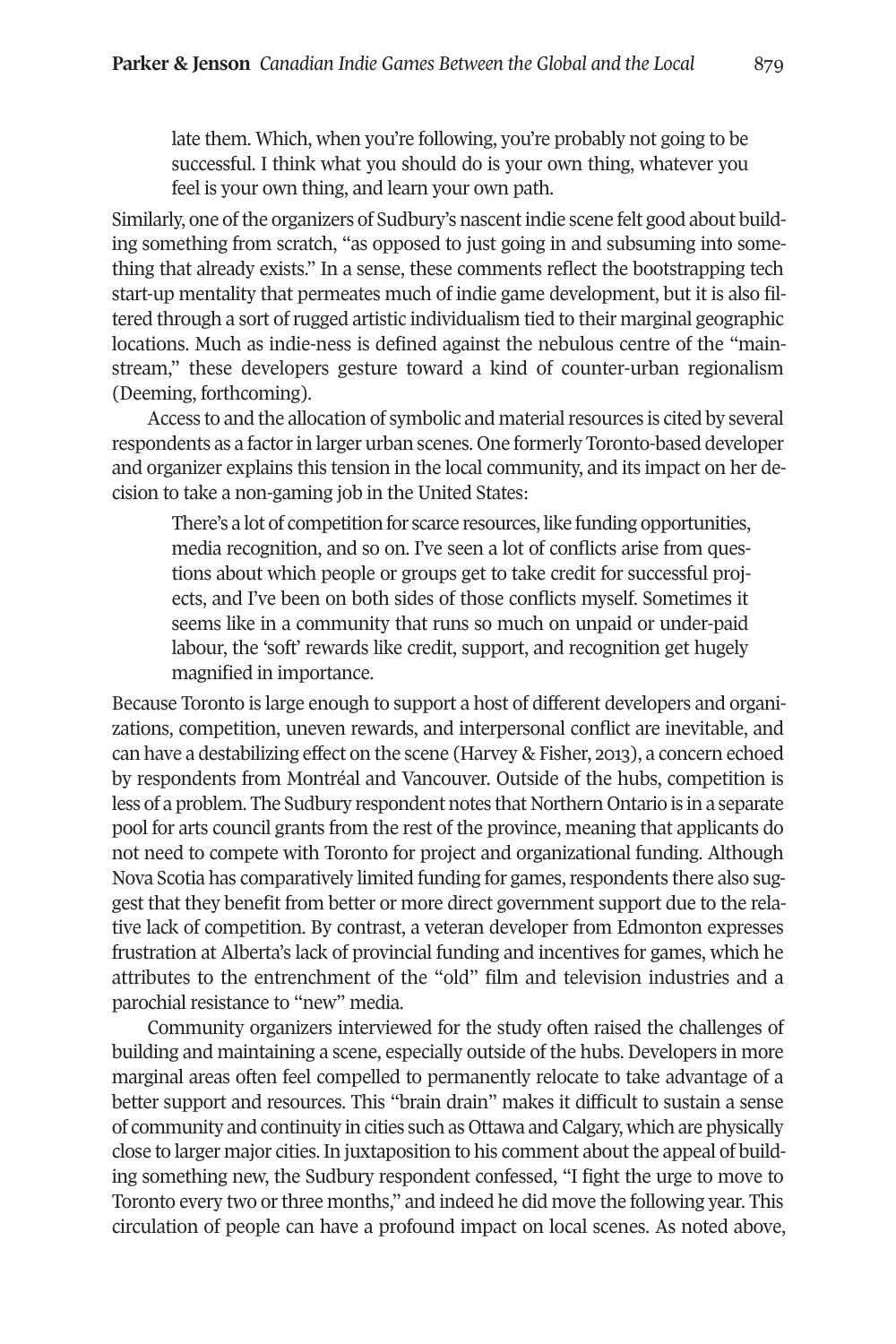there is considerable labour involved in maintaining a local scene (see Crogan, 2015; Woo, 2012), and this work is often spearheaded by an individual or small group. If these key "maintainers" leave, the community may scatter or collapse without sufficient social infrastructure and momentum. The Winnipeg scene, which was once internationally celebrated forits creative vitality (Deeming, forthcoming;Gartner, 2010), all but evaporated in the wake of several prominent Bit Collective members relocating to Vancouver. On the other hand, with sufficient "future-proofing," organizers can ensure that their communities are self-sufficient even after they leave. The primary community organizer in Ottawa moved away from the city for personal reasons after our initial interview, but in a follow-up said he was confident that others in the scene he had worked closely with were ready to "step up," and the Dirty Rectangles group is still going strong. An organizer of game development workshops in towns across the Arctic territory of Nunavut (where there is no game industry or development community to speak of) takes a similar approach to ensure continuity, by training local mentors to run the workshops on an ongoing basis.

Local indie scenes provide many of the same kinds of symbolic and material resources as the global indie community—moral support, knowledge sharing, collaboration—but respondents stress the value of face-to-face interactions in enhancing these activities. One Vancouver developer and community organizer puts it bluntly:

You can talk about, man, the internet is doing all these good things. We have Skype, and I can talk to you over a super long distance. That's great, but you still can't replace face-to-face talking. I feel like if I were to move away from the city, I would lose a lot of intangible stuff that matters a lot in the end.

Even respondents that do not engage regularly with local scenes affirm their importance, such as this developerfrom Ottawa who sheepishly explained that he does not attend local events:

I should be more involved in the local scene [laughs]. I really should because it's important. But I'm not. ... it's easier to get people involved when you actually sit down and talk to them face-to-face. Local is, I think, more important.

A handful of developers voiced similar expressions of regret or guilt, and it is telling that even a self-described "antisocial nerd" feels a sense of investment in the local scene and an obligation to participate and give back to the community. Guevara-Villalobos (2011) argues that in-person community engagement fulfills for indies an "emotional need to communicate and make contact beyond virtual means" (p. 11). The "intangible stuff" of identification with a local community thus counterbalances and reinforces the "vague fog" of imagined "global" community. National identification, however, is notable mostly by its absence.

# **National indie games?**

Globalization, by nature, "challenges accounts of the nation-state as a discrete entity, the natural container of economic, social, and cultural processes" (Sutherland, 2015, p. 299), and the game industry is emblematic of this shift in spatial logic (Kerr, 2016).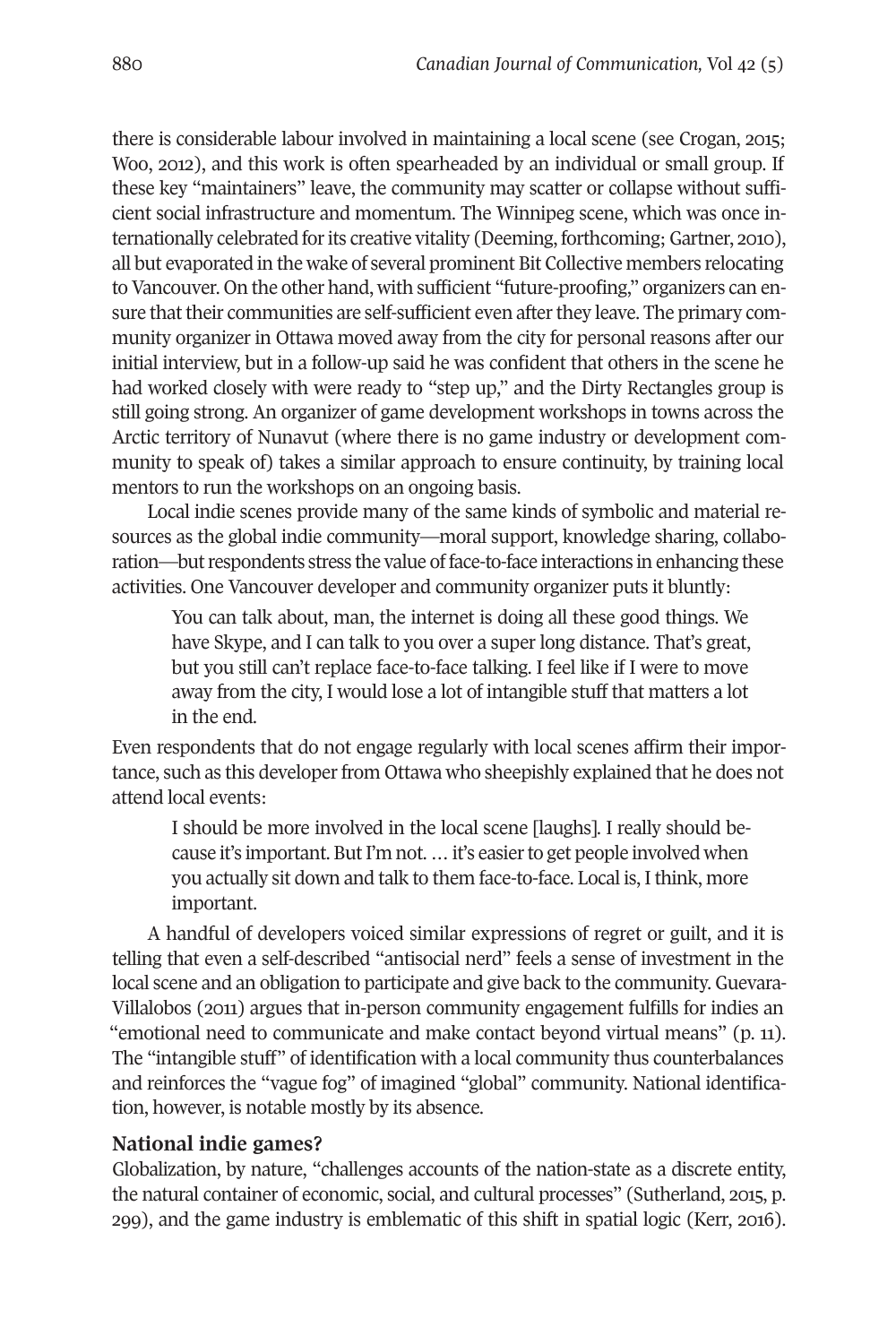Unlike other forms of Canadian cultural production, which have historically been mythologized as embodying a distinctively national, independent, and "inherently superior" (Druick, 2012, p. 139) alternative to American media industry dominance, indie games and developers are seldomdesignatedCanadianor even"not-American." Instead, their independence is defined more generally against a monolithic, globalized "mainstream game industry" and its perceived failings. The mere fact that a cultural producer is integrated into transnational networks does not preclude national identification (Sutherland, 2015), but most respondents, when asked if they consider themselves part of aCanadianindie game scene or community,werehesitantto express any strong sense of identification. Identification with local communities and the generalized, "global" ideals of indie-ness trump national allegiance for most of the respondents. In some cases, they refuse the premise outright, but puzzlement and uncertainty is the most common response. This Montréal developer, for example, wrestles with the question:

I couldn't tell you who's Canadian specifically. … Like, I talk to you on the Internet. Are you a Canadian or ... yeah. ... Oh wow. I'm just thinking, I have no idea who's Canadian or not outside of the people who I work with often.

Whatever personal sense of national identity indie developers have, it does not necessarily extend to their involvement in indie games. To bastardize Anderson (2016), Canadian indie games are an imagined community that very few people have bothered to imagine. Given the similarities between games and other forms of cultural production, itis somewhat surprising that we do not find an analogue to the national identification habitually attached to Canadian music, film, literature, and art, nor any equivalent to the heated, long-standing debates and existential crises around what exactly constitutes Canadian-ness in these fields (Edwardson, 2008; Higson, 2000; Sutherland, 2015; Urqhart, 2012). As we argue below, this can be attributed to the peculiarities of the Canadian game industry, as well as broader shifts in Canadian cultural policy.

Straw notes that the "effervescence" (2002, p. 256) and diversity of urban cultural scenes and their ability to synthesize the local and the global can undercut attempts to foster cultural nationalism. Indeed, as discussed in the previous sections, local and online indie game communities provide a wealth of opportunities for identification, community, knowledge and resource sharing, and collaboration, which for some makes the idea of national culture irrelevant. Many respondents place the local above the national in terms of identification, such as this Montréal developer/organizer:

I can't say there's a super strong Canadian identity. … Generally speaking, it's pretty local. … I wouldn't approach someone and say that, "yeah, I'm a Canadian game developer." I'm definitely a Montreal game developer first and foremost. That happens to make me Canadian as well, obviously. It's not something that I necessarily identify with.

Other respondents point to larger, undifferentiated transnational networks in lieu of the national. The Yarmouth developer states: "I never really thought about the Canadian part at all, honestly. … I'd say I consider myself to be part of the North American indie game community. Not necessarily Canadian." Some respondents, such as this Vancouver community organizer, indicate they have stronger ties with indie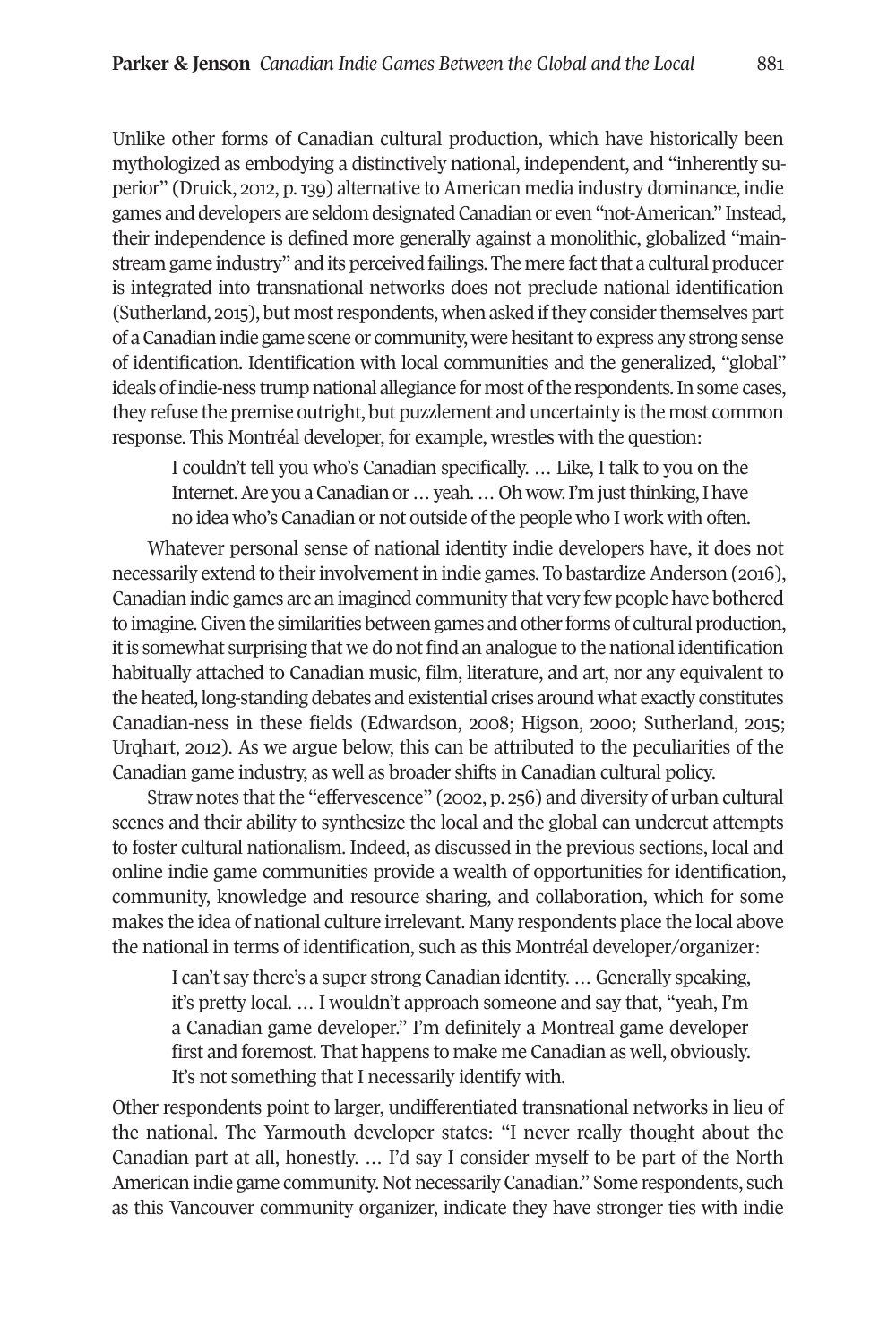game scenes in nearby American cities than on the other side of the country: "It's not like once you've crossed the border to the north somehow things change drastically. It's still people who are motivated by the same things, who are interested by the same things. It's kind of a cross-border thing." National boundaries fade in the face of local or regional connections and decentralized online communities.

In a few cases, respondents bent over backward trying to figure out how to frame their work as Canadian, with little success. These respondents feel like they *should* feel connected to some kind of national community or pride, but they do not. At times, it becomes almost aspirational, as if they *want* a Canadian indie scene to exist, or feel that it *must* exist, but if it does they do not know anything about it. Nick Dyer-Witheford and Zena Sharman (2005) observe a similar dynamic in the mainstream game industry, insofar as games are not framed as "Canadian" (p. 195) even if they are made by Canadian teams. Some respondents point out well-known, critically and commercially successful indie games made in whole orin part by Canadian developers, including *Aquaria* (Bit Blot, 2007), *Superbrothers: Sword & Sworcery EP* (Capy, 2011), *Fez* (Polytron, 2012), and *Night in the Woods* (Infinite Fall, 2017), suggesting a generalized national reputation for quality work and perhaps some pride in the output of fellow Canadian indie game developers. This is a form of what Grieg de Peuter (2012) calls "talent nationalism" (pp. 91–92) in which cultural products are a source of national pride based entirely on their provenance, regardless of content, target market, or reception. Although independent Canadian cultural producers have traditionally relied heavily on sales within Canada (Sutherland, 2015), the increasingly undifferentiated North American market has made distributing a Canadian-made game in the United States or vice versa in some cases as simple as uploading it to a digital storefront. Indie games are also unaffected by the persistent stigma against supposedly low-quality Canadian film and television, not necessarily because they are of higher quality, but because they are not marked as specifically Canadian (Druick & Deveau, 2015; Urghart, 2012). The vague gestures to nationalism in the interviews are largely incidental or secondary, and are bookended by denials and hesitation as described above.

When and where, then, do respondents position themselves and their work in indie games as Canadian? Based on the interviews, national identification primarily occurs atthe level of institutions and individuals' interactions with them, and the most influential of these institutions understand games primarily in economic,ratherthan cultural, terms (Joseph, 2013). As noted above, there is substantial support for domestic and foreign game development in Canada, but many of these funds, loans, subsidies, and trade initiatives are focused on technological innovation, job creation, and business development, in keeping with Canada's history of "technological nationalism" (Charland,1986, p.196). de Peuteris critical of federal and provincial policies regarding games, arguing that:

state support for game capital in Canada is illustrative of the economization of cultural policy, a process whereby public contribution to cultural production is governed by market criteria of investment, return, and, especially, job creation … the tax credits for which industry has lobbied mostly apply to labour budgets. (2012, pp. 84–85)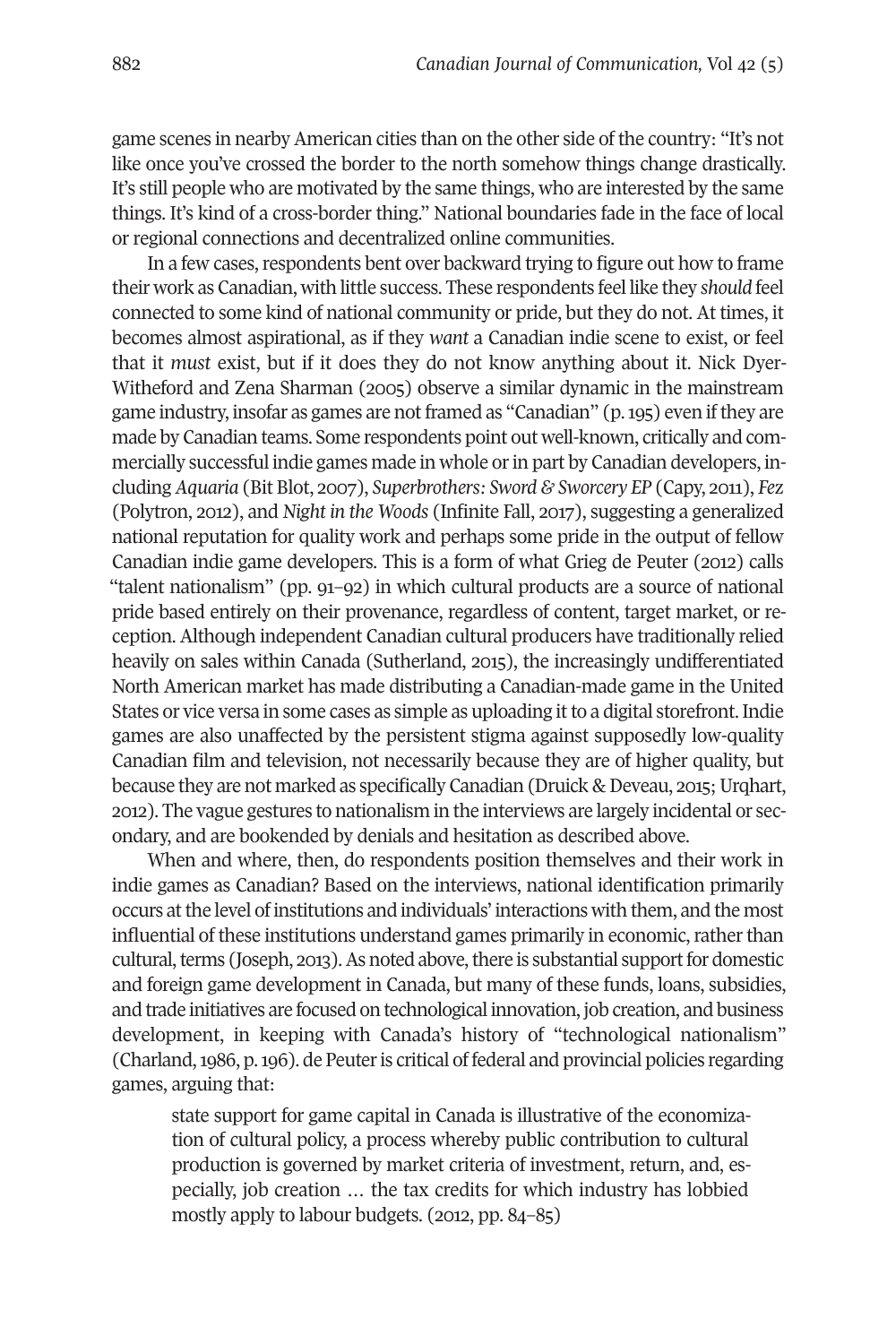The game industry is thus emblematic of a broader shift away from nationalist protectionism—the emphasis on "Canadian content" that has historically characterized Canadian cultural policy (Edwardson, 2008)—toward forms of support geared toward increasingly global, export-oriented cultural industries (Druick & Deveau, 2015). For government institutions and initiatives, the idea of a distinct Canadian game industry is a tool to promote transnational business and trade, and thus for indie developers and other cultural producers, Canadian identity is a strategic position tied to specific economic opportunities. When respondents do talk about indie games as Canadian, it is almost always in these terms.

Michael Dorland (1996) identifies a gap between the ambitious rhetoric of national cultural policy and the material resources actually available to most cultural producers. Business-oriented sources of support, such as the Canada Media Fund, are of limited practical value for smaller indie developers, and this is especially true for those engaged in artistic, activist, and otherless market-friendly creative practices (de Peuter, 2012). More arts-oriented organizations, such as the National Film Board and the Canada Council fortheArts (as well as various local and provincial arts councils), have begun to extend their media arts programs to games, but these require applicants to frame themselves and their works using art-world rhetoric that may not be familiarto indie game makers, and some juries may still question the artistic legitimacy of games. Canadian indie developers must work hard to tailor their creative and business plans to appeal to different institutions, or in many cases simply ignore them and find other ways to make ends meet.

A number of developers interviewed had received federal support, and some suggest that it helps foster a sense of imagined community. The organizer of the Nunavut workshops, who also develops commercial games in Ontario and British Columbia, says that he is happy to be a "flag-waver" given the provincial and federal support his companies have received, espousing "kind of an identification with the country's policies," as he puts it. A Montréal respondent similarly muses that "I do feel a little bit connected to [developers across Canada] due to the Canada Media Fund … seeing other indie studios from Canada on that list, makes me feel more affiliated and more connected to them." But she is quick to point out that this is a secondary factor, and direct connections to local and regional communities are more tangible and valuable. The existing frameworks for subsidizing and supporting Canadian game production, it seems, do not foster a distinct cultural identity, and finding common ground with other developers based on a shared source of funding evidently does not inspire patriotic fervour.

In addition to direct funding and subsidies, state involvement in the Canadian game industry also extends to more hands-on support.Various Canadian government agencies and trade organizations have a presence atGDC and other majorinternational game industry events described above, where they host trade missions, showcases, networking events, and parties intended to promote the Canadian game industry. These include the Game Nation Canada Business Lounge organized by the Canadian Trade Commission Service, ExportDevelopment Canada, and the Canadian Interactive Alliance, and annual delegations from the Ontario Media Development Corporation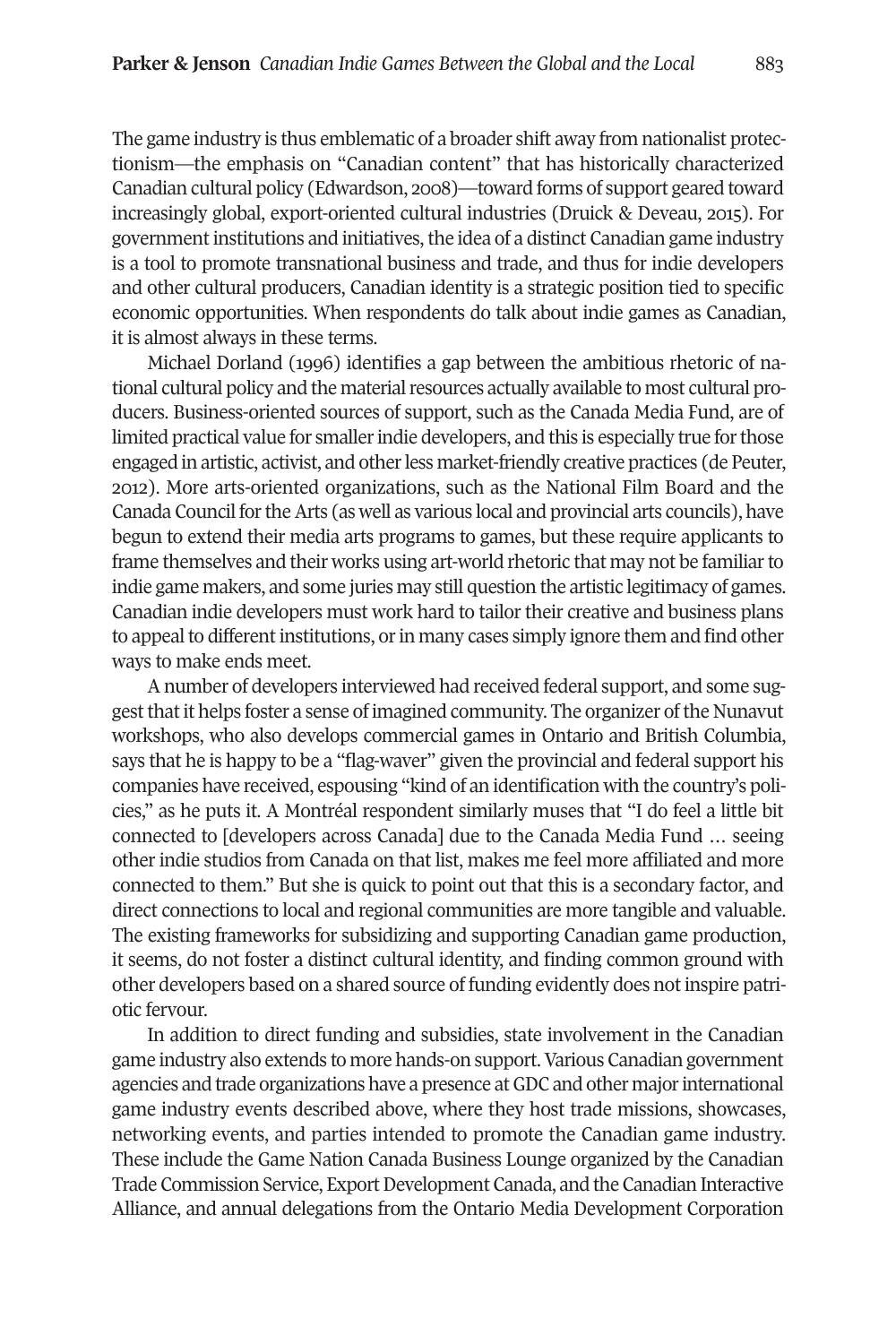and New Media Manitoba. Richard Sutherland (2015) observes that the Canadian music industry has similarly placed ever more institutional emphasis on delegations to international trade shows and industry showcases, in keeping with the general shift toward exportin Canadian cultural industries and policy. To encourage game industry growth, these organizations make broad appeals to national pride to advertise madein-Canada games; perform "match-making" services to connect Canadian developers with foreign publishers, platform-holders, investors, and contracts; and promote the country itself as a potential home for foreign corporations and investors (McConnell, 2017). Playful clichés about Canadian culture abound in institutional discourses and marketing materials, including stylized polygonal icebergs and maple leaves (CIAC, 2015), and jokes about Canadian developers writing code to keep themselves warm in the frigid winters.

In light of this, international industry events would seem to be the kind of context in which more pronounced national identification would occur, as is the case at film festivals (Newman, 2011). However, most respondents say they do not feel any greater sense of Canadian identity or community than they do in their everyday work. Much more emphasis is placed on the exciting opportunity to meet other developers from around the world in the flesh in a big international reunion. When asked if they seek out other Canadians to spend time with, orif there is an identifiable Canadian contingent at major industry events, the answer is almost always "not really," as this developer/organizer from Montréal indicates:

One doesn't go to these events to say specifically, "I'm going to meet other Canadian developers." It's just like, "I'm going to meet other developers from around the world that I know from Twitter and then get to hang out again and reconnect in person."

A respondent from Winnipeg is outright disdainful of institutional attempts to create a sense of Canadian community:

there's the "Canada Party" at GDC every year and it's just fucking awkward, it's like nobody wants to go. … And there's a Manitoba thing too … they have the Manitoba party and it's even worse because they're people that you just don't want to see, like I see you guys as rarely as I can already.

The thinly veiled hostility in this remark is telling. This particular developer does not rely on any ofthe government support detailed above, and makes a comfortable living doing contract work for an extensive international network of indie developers. When there is no material reason to identify strongly as Canadian, the notion is easily dismissed. If, as Melissa Aronczyk (2009) argues, contemporary national identities are defined according to their "usefulness," and Canadian identity is of little use to most indies.

There are, however, some exceptions. Interestingly, two less experienced respondents from more marginal locations did describe a feeling of Canadian community and identification at big events such as the GDC:

there's kind of this Canadian development community that we've gotten to know. It was funny, in San Francisco this year for GDC, we—every single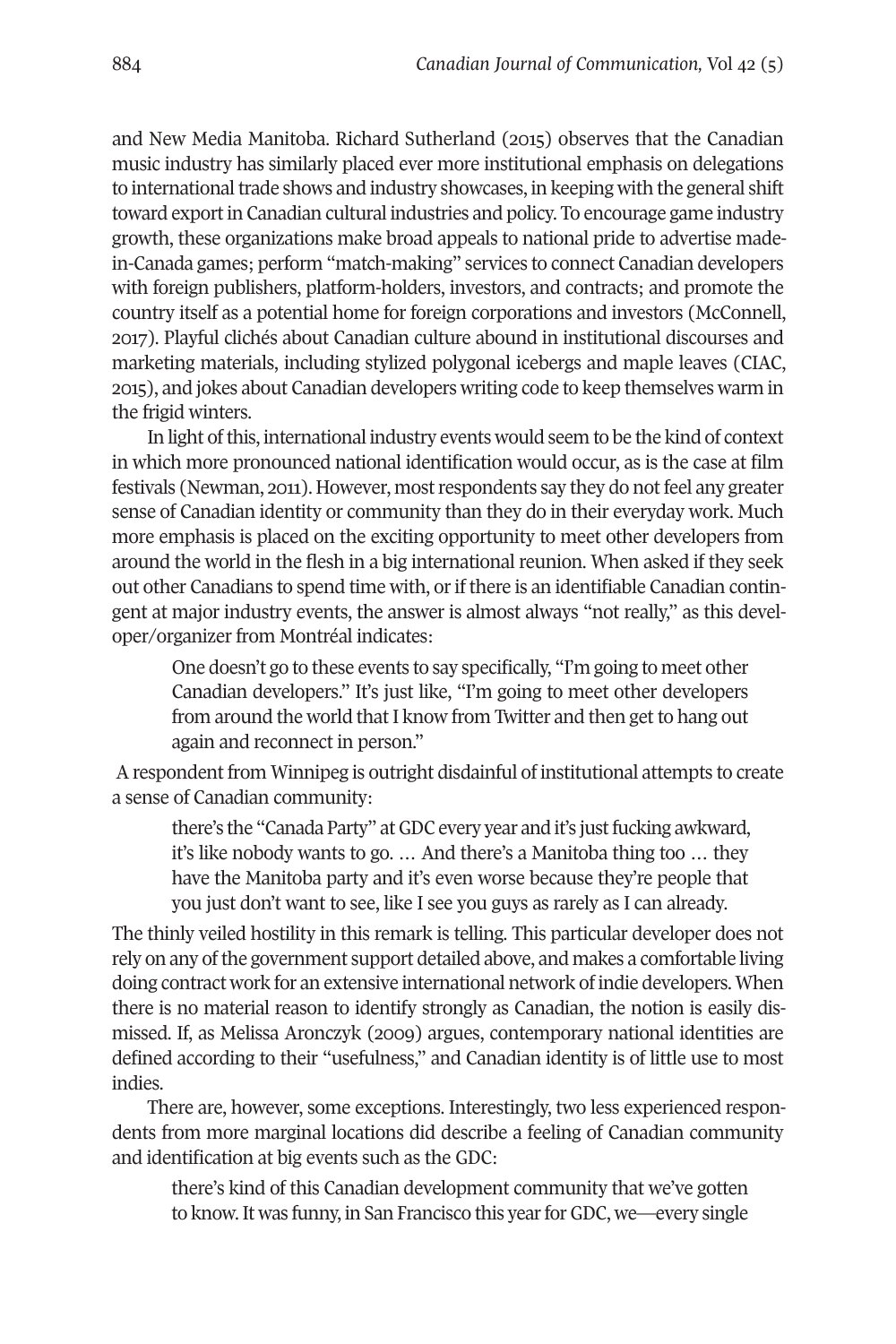night—went to Canadian parties [laughs]. The first night was Canada as a whole, then Ontario, and then BC, and then Nova Scotia, and so on. You can go to these places and never have to meet new people. … The Canadian scene is really neat, and everyone's really, really supportive. It's been neat being able to grow part of that.

One thing I noticed [at GDC] was that the Canadians stuck together a lot. People from Vancouver and Toronto and Halifax, Montréal all seemed to gravitate towards each other, and that felt really great. That's sort of where that [sense of national connection] comes from.

How do we understand these comments in relation to the numerous claims to the contrary from other respondents? They could be interpreted as simply a reflection of the many different sub-communities that emerge within a large-scale industry conference, or the naïveté of relative newcomers to the indie gaming scene, hoping to integrate into an imagined community that does not really exist. On the other hand, a newcomer's perspective might reveal patterns that are so deeply ingrained that they are invisible to other respondents, and this could be a self-conscious strategy for making sense of a sprawling, intimidating conference by seeking out fellow Canadians making the national useful in a different way.

Nationhood traditionally fulfills what Andrew Higson (2000) describes as "a felt need for a rooted, whole, and authentic identity,"  $(p, 65)$  but as he argues, the "contingent communities" (p. 73) that emerge around cinema and other cultural forms are just as likely to be local or transnational. Based on the research presented here, the intersection of local and global is the primary site of indie identification, community, and imagination. These overlapping social-material assemblages provide sufficient belonging, resources, and support for study respondents to sustain their emotional and practical need foridentity, and in most cases they navigate between them without giving much thought to the national imaginary outside of institutional contexts. As Druick and Deveau (2015) point out, the way that Canadian content is conceived is changing, and the federal government recently announced a far-reaching review of cultural policy (LeBlanc, 2016). Itremains to be seen how these changes will affect nationalist discourses in and around games.

# **Between the local and the global**

Running counter to the popular notion that network technologies produce only deterritorialization and globalization, local spaces and identities remain crucial in the digital era. In fact, this is part and parcel with the process of globalization, as anxiety about cultural imperialism produces a renewed emphasis on local and regional identities and cultures and their specific articulations of "global" phenomena (Christie, 2013; Waisbord, 1998). As Kruse (2010) observes, local indie music scenes are going strong even as most communication, distribution, promotion, and some production has moved online. Moreover, these online connections reinforce and intensify local connections and identification, "providing the necessary infrastructure still required for music scenes to survive" (pp. 631, 637). Indie games follow a similar but reversed pattern, in which predominantly online interactions are over time complemented by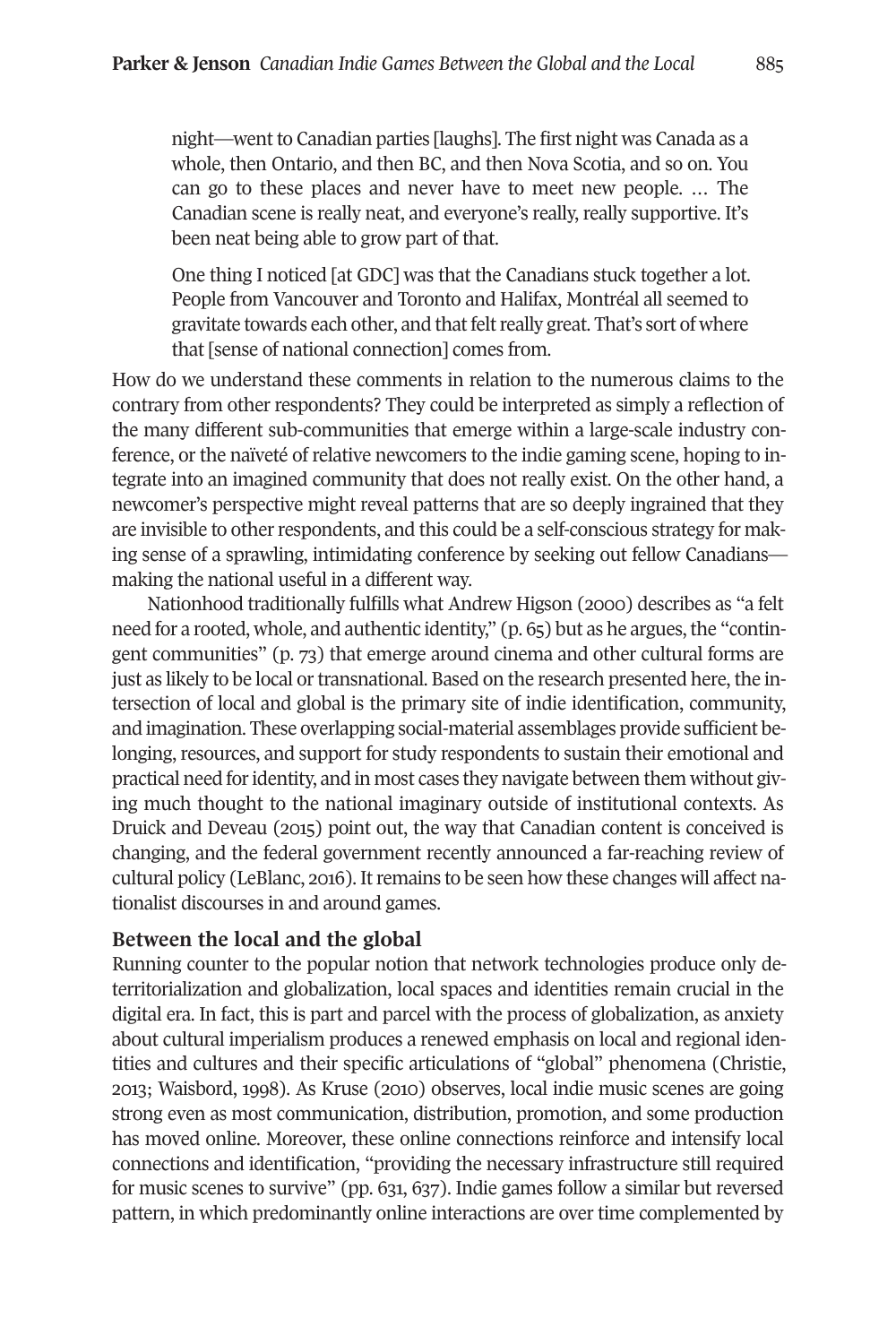face-to-face gatherings and communities—indeed, without the established online networks that preceded them, it is unlikely local indie gaming scenes would have emerged (Guevara-Villalobos, 2011). As in music scenes, these two vectors of identification are inextricably linked and mutually reinforced, in productive tension (Young, 2017). The local provides grounding and encouragement, counteracting "the experiences of isolation, anxiety and lack of motivation commonly found within the creative industries," (Guevara-Villalobos, 2011, p. 14) as well as helping sift through the noise of the larger transnational community. "Global" identification provides a greater sense of imagined community and helps to position different individuals and scenes in relation to one another and the wider game industry.

The many and varied "translocal" connections between local communities around the world, including distributed teams, collaborative projects, multi-city game jams, creative or organizational cross-pollination, and couch-crashing, show thatlocal scenes can neverreally be understood in isolation (Kruse, 2011).Anumber of examples from this study's interviews and other studies illustrate this dynamic in play.As the Toronto scene has expanded, the Hand Eye Society increasingly does international outreach, "signal-boosting" Toronto developers and initiatives to the wider global community and encouraging transnational collaborations. Similarly, Execution Labs, an incubator/accelerator for promising indies seeking business development support, relocates developers from around the world to Montréal forits intensive programs, and in doing so builds transnational connections (see Whitson, 2014). Another example is the proliferation of DIY arcade cabinets, physical gaming platforms designed to resemble traditional arcade machines, complete with colourful facades, and pre-loaded with an assortment of indie games from local developers, such as the Winnitron (Winnipeg), the Torontron (Toronto), and the Arcade Royale (Montréal). Deeming's (forthcoming) historical account positions these hybrid objects as emblematic of the productive global/local tension at the heart of indie identity, re-inscribing locality, regionalism, and site-specificity while simultaneously travelling the world, inspiring many imitators. The parallel resurgence of "local multiplayer" and party games (which can be played by multiple co-located players simultaneously) as a majortrend in indie game design similarly reflects these dynamics and demonstrates, as Jesper Juul (2014) argues, that the social-material organization of indie communities affects the kinds of games being made and played in those communities.

To identify as part of a local scene is to position oneself within a whole constellation of other localities, irrespective of nationality. Deeming evocatively suggests that local and regional gaming cultures are positioned "simultaneously as centre and margin" (forthcoming, n.p.) and thus must be understood as in tension between the two. An Ottawa developer's comment highlights this between-ness:

after you get outside of that local indie developer scene, you generally sort of become part of the global indie developer scene. … It tends to not matter at that point. You kind of hang out with anyone who's doing game development globally.

Local identity both matters profoundly and does not matter at all. Some respondents lean more heavily in one direction or the other; developers in isolated locations sustain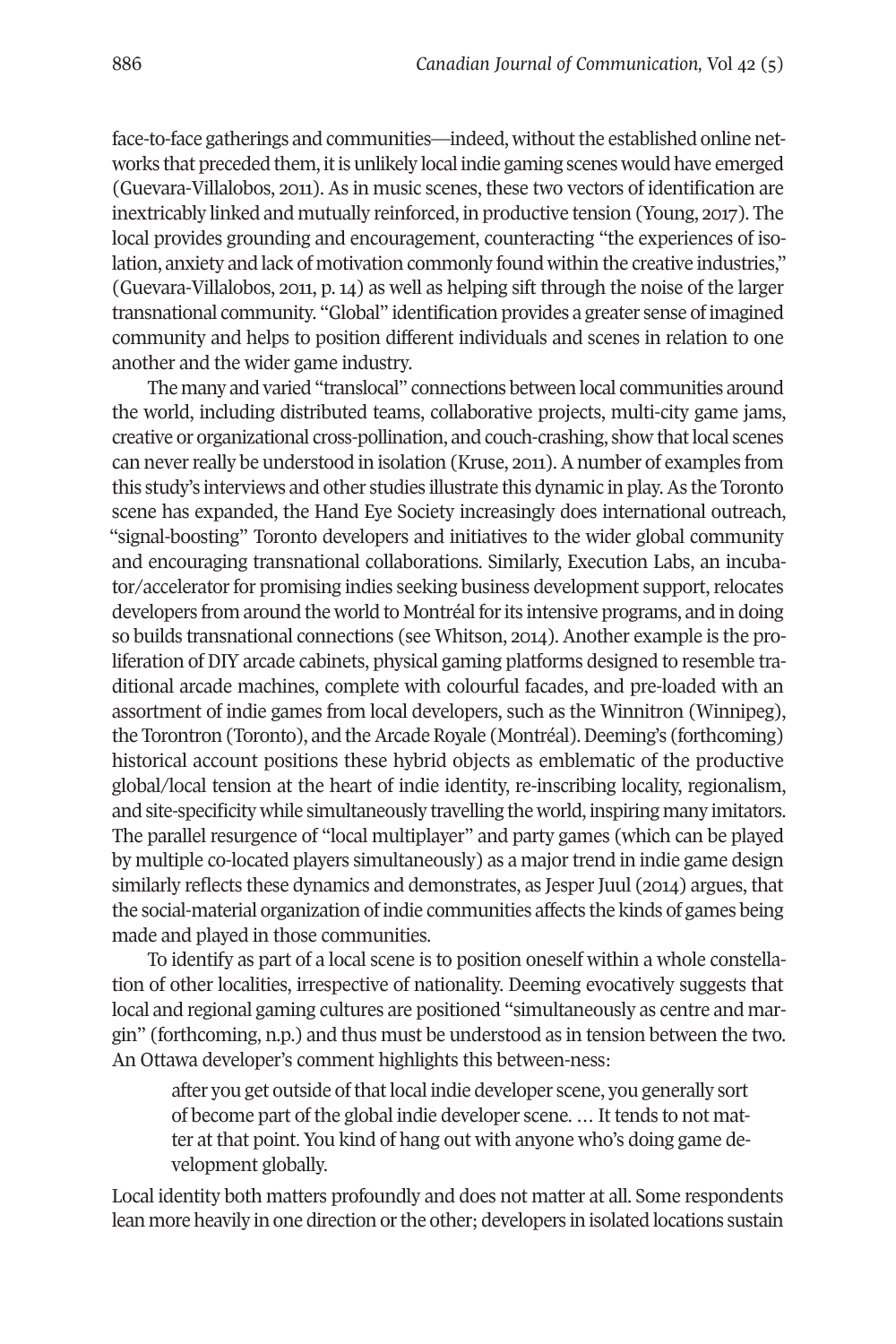themselves entirely with online communities, and some in central hubs may find everything they need locally. Butin general, Canadian indie game folks put down roots in their local communities, and extend their branches directly into larger transnational networks.

# **Conclusion**

In their guest editorialforthe *Canadian Journal of Communication* on cultural industries in Canada, Druick and Deveau call for critical studies that engage directly with cultural producers and "complicate the stories we tell about cultural production in Canada, giving insight to the lived experiences of what are often perceived as naturalized infrastructural conditions" (2015, p. 162).

Taking up this call, this research on Canadian game developers, community organizers, and others involved in indie games suggests that contemporary cultural producers locate theiridentities and communities atthe intersection ofthe global and the local, with only occasional recourse to the national, usually in highly specific, often pragmatic contexts. As art critics Amy Zion and Cora Fisher (2016) argue, analyses of local and regional cultural movements are limited by binaries such as centre/periphery, hub/margin, and local/global, to which should be added online/offline and indie/mainstream. This study reveals how blurry the boundaries between seemingly discrete categories can become in practice, as well as the material and symbolic functions they serve forindividual actors trying to make sense oftheirrole in the larger world of game production, distribution, and consumption. If the construction of identities and communities is fundamentally about "the marking of difference and exclusion" (Hall,1996, p. 4), the discursive and material processes by which these blurry boundaries are constructed, maintained, and contested speak volumes about the contemporary realities of independent cultural production, in Canada and around the world.

## **Acknowledgements**

The Canadian Media Research Consortium and the Social Sciences and Humanities Research Council supported this research. The authors wish to thank research assistants Amanda Wong and Mathew Iantorno for their invaluable work on this project.

## **Websites**

Arcade Royale, <http://mrgs.ca/royale/> Bit Collective, <https://web.archive.org/web/20140208054039/http://www.bitcollective.ca/> [archived] Canadian Interactive Alliance, <https://ciaic.wordpress.com/> Canadian Trade Commission Service, <http://tradecommissioner.gc.ca/index.aspx> Dames Making Games, <https://dmg.to/> Dirty Rectangles, <http://www.dirty-rectangles.com/> Electronic Arts, <https://www.ea.com/en-ca> Execution Labs, <http://www.executionlabs.com/> Export Development Canada, <https://www.edc.ca/en/Pages/default.aspx> Full Indie, <http://www.fullindie.com/> Game Jolt, <https://gamejolt.com/> Gamercamp, <https://web.archive.org/web/20150722171943/https://www.gamercamp.ca/> [archived] Gamma Space, <https://bentomiso.com/> Global Game Jam, <http://globalgamejam.org/> Hand Eye Society, <http://handeyesociety.com/>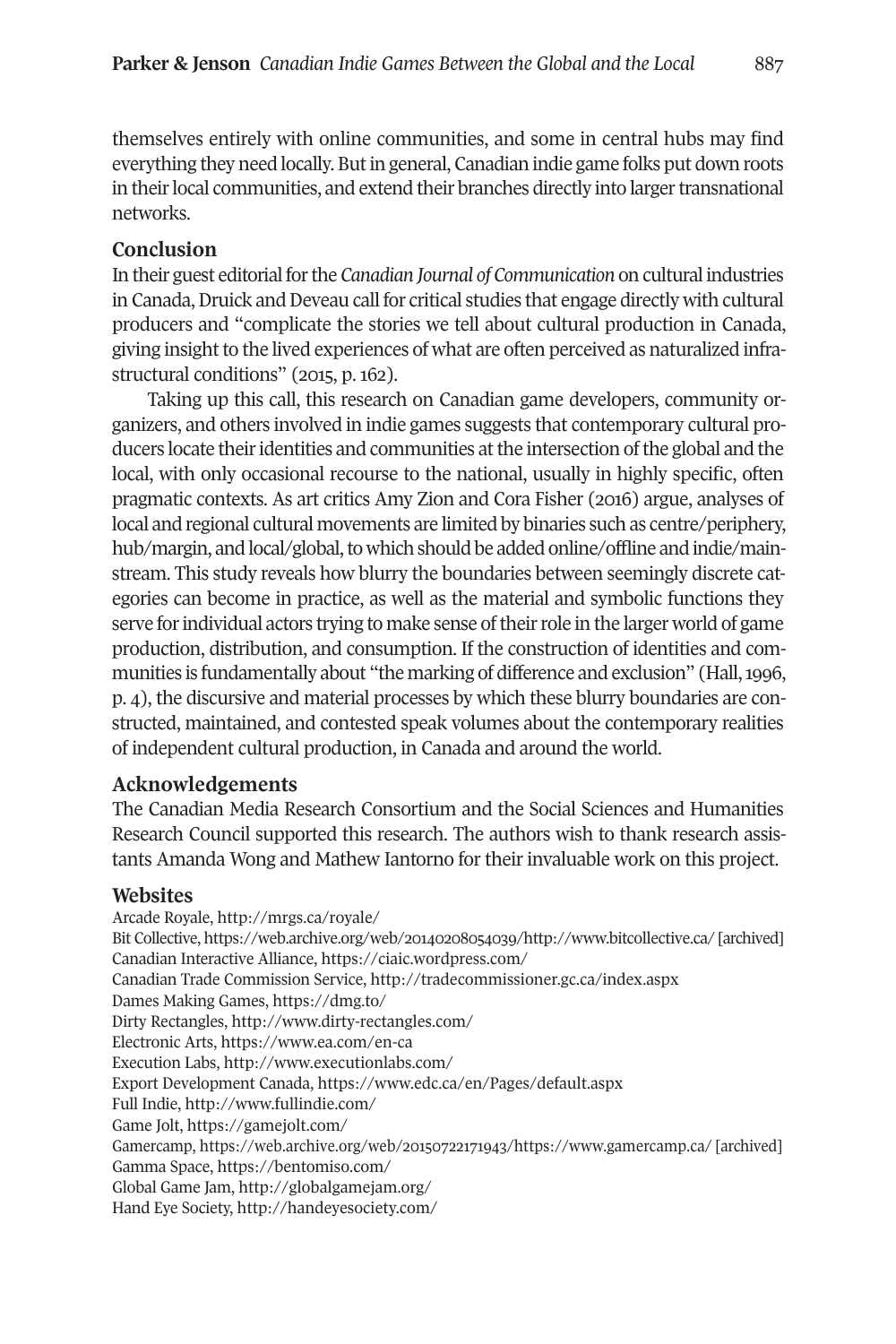Independent Game Festival, <http://www.igf.com/> Independent Gaming Source, <https://www.tigsource.com/> IndieCade, <http://www.indiecade.com/> IndieGamer, <http://forums.indiegamer.com/> Indie Games, <http://indiegames.com> International Game Developers' Association, <https://www.igda.org/> Mount Royal Game Society/La Société Ludique du Mont Royal (MRGS), <http://mrgs.ca/> New Media Manitoba, <https://newmediamanitoba.com/> Newgrounds, <http://www.newgrounds.com/> Ontario Media Development Corporation, <http://www.omdc.on.ca/> TOJam, <http://www.tojam.ca/home/default.asp> Tumblr, <https://www.tumblr.com/> Twitter, <https://twitter.com/> Ubisoft, <https://www.ubisoft.com/en-CA/> Vector Game+Art Festival, <http://vectorfestival.org/> Winnitron, <http://winnitron.com/>

## **Games**

Aquaria [Computer software]. (2007). San Francisco/Winnipeg: Bit Blot. Braid [Computer software]. (2009). San Francisco: Number None. Fez [Computer software]. (2012). Montréal: Polytron. Minecraft [Computer software]. (2009). Stockholm: Mojang. N [Computer software]. (2004). Toronto: Metanet Software. N+ [Computer software]. (2008). Toronto: Metanet Software. N++ [Computer software]. (2015). Toronto: Metanet Software. Night in the Woods [Computer software]. (2017). Vancouver/Pittsburgh/Austin: Infinite Fall. Superbrothers: Sword & Sworcery EP [Computer software]. (2011). Toronto: CAPY. World of Goo [Computer software]. (2008). San Francisco: 2D Boy.

#### **References**

- Anderson, Benedict. (2016). *Imagined communities:reflections on the origin and spread of nationalism* (Revised edition). London/New York: Verso. (Original work published 1983)
- Andrew-Gee, Eric. (2016, August 4). How does Montreal maintain its enviably low rents? *The Globe and Mail*. URL: [http://www.theglobeandmail.com/news/national/how-does-montreal](http://www.theglobeandmail.com/news/national/how-does-montreal-maintain-its-enviably-low-rents/article31285810/) [-maintain-its-enviably-low-rents/article31285810/](http://www.theglobeandmail.com/news/national/how-does-montreal-maintain-its-enviably-low-rents/article31285810/) [April 20, 2017].
- Aronczyk, Melissa M. (2009). How to do things with brands:Uses of national identity. *Canadian Journal of Communication*, *34*(2). URL: [http://www.cjc-online.ca/index.php/journal/article/view](http://www.cjc-online.ca/index.php/journal/article/view/2236) [/2236](http://www.cjc-online.ca/index.php/journal/article/view/2236) [September 7, 2016].
- Bass, Dina. (2014, September 15). Microsoft to buy Minecraft maker Mojang for \$2.5 billion. *Bloomberg Technology.*URL: [http://www.bloomberg.com/news/2014-09-15/microsoft-to-buy-minecraft](http://www.bloomberg.com/news/2014-09-15/microsoft-to-buy-minecraft-maker-mojang-for-2-5-billion.html) [-maker-mojang-for-2-5-billion.html](http://www.bloomberg.com/news/2014-09-15/microsoft-to-buy-minecraft-maker-mojang-for-2-5-billion.html) [September 22, 2014].
- Battle, Shevaughn. (2009). *"The beginning afterthe end": Independent music, Canadian cultural policy and the Montréal indie music scene* [MA thesis]. Montréal, QC: Concordia University. URL: <http://spectrum.library.concordia.ca/976402/> [September 6, 2016].
- Browne, Pierson. (2015, November). *Jumping the gap: Indie labour and the imagined indie community* [MA thesis]. Montréal, QC: Concordia University. URL: [http://spectrum.library.concordia](http://spectrum.library.concordia.ca/980737/) [.ca/980737/](http://spectrum.library.concordia.ca/980737/) [September 6, 2016].
- Chalk, Andy. (2016, February 26). Ubisoft asks Canada to help head off hostile takeover by Vivendi. *PC Gamer*. URL: [http://www.pcgamer.com/ubisoft-asks-canada-to-help-head-off-hostile](http://www.pcgamer.com/ubisoft-asks-canada-to-help-head-off-hostile-takeover-by-vivendi/) [-takeover-by-vivendi/](http://www.pcgamer.com/ubisoft-asks-canada-to-help-head-off-hostile-takeover-by-vivendi/) [March 1, 2016].
- Charland, Maurice. (1986). Technological nationalism. *CTHEORY*, *10*(1–2), 196–220.
- Christie, Iian. (2013). Where is national cinema today (and do we still need It)? *Film History*, *25*(1–2), 19–30.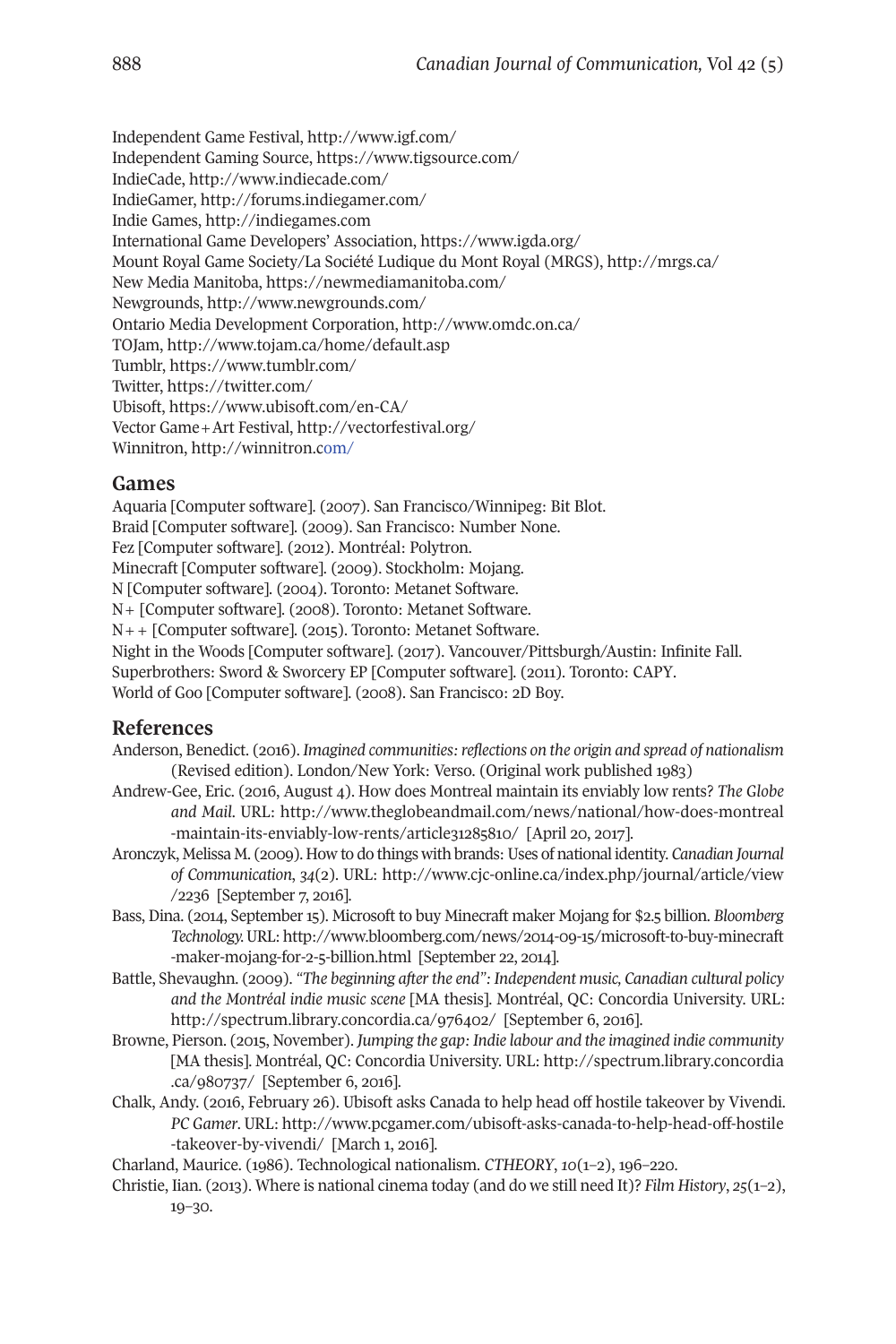- CIAIC. (2015, February 16). CIAIC invites you to the Canada Game Nation 2015 Reception on March 4th at Jillian's Metreon in SF. *Canadian Interactive Alliance.* URL: [https://ciaic.wordpress](https://ciaic.wordpress.com/2015/02/16/ciaic-invites-you-to-the-canada-game-nation-2015-reception-on-march-4th-at-jillians-metreon-in-sf/) [.com/2015/02/16/ciaic-invites-you-to-the-canada-game-nation-2015-reception-on-march](https://ciaic.wordpress.com/2015/02/16/ciaic-invites-you-to-the-canada-game-nation-2015-reception-on-march-4th-at-jillians-metreon-in-sf/) [-4th-at-jillians-metreon-in-sf/](https://ciaic.wordpress.com/2015/02/16/ciaic-invites-you-to-the-canada-game-nation-2015-reception-on-march-4th-at-jillians-metreon-in-sf/) [April 20, 2017].
- Consalvo, Mia. (2013). The Canadian video game industry. In Leslie Regan Shade (Ed.), *Mediascapes: New patterns in Canadian communication* (pp. 238–253). Toronto, ON: Nelson College Indigenous.
- Crogan, Patrick. (2015). *The good hubbing guide: Building indie game maker collectives* (Creative Territories). Bristol, UK: Digital Cultures Research Centre, University of the West England. URL: <http://dcrc.org.uk/wp-content/uploads/2015/06/Good%20Hubbing%20Guide.pdf> [September 9, 2015].
- de Peuter, Grieg. (2012). Video games production: Level up. In Ira Wagman & Peter Urquhart (Eds.), *Cultural industries.ca: Making sense of Canadian media in the digital age* (pp. 77–93). Toronto, ON: James Lorimer & Company.
- Deeming, Skot. (forthcoming). After regionalism: Indie games, local scenes and the Canadian indie arcade cabinet(s). In Melanie Swalwell (Ed.), *Game history and the local*.
- Dorland, Michael. (Ed.). (1996). Introduction. In *The cultural industriesin Canada: Problems, policies and prospects* (first edition, pp. ix–xiii). Toronto, ON: Lorimer.
- Druick, Zoë. (2012). Continuity and change in the discourse of Canada's cultural industries. In Ira Wagman & Peter Urquhart (Eds.), *Cultural industries.ca: Making sense of Canadian media in the digital age* (pp. 131–146). Toronto, ON: James Lorimer & Company.
- Druick, Zoë, & Deveau, Danielle. (2015). Guest editorial: Cultural production in Canada. *Canadian Journal of Communication*, *40*(2). URL: [http://cjc-online.ca/index.php/journal/article/view](http://cjc-online.ca/index.php/journal/article/view/3027) [/3027](http://cjc-online.ca/index.php/journal/article/view/3027) [April 11, 2017].
- Dyer-Witheford, Nick, & Sharman, Zena. (2005). The political economy of Canada's video and computer game industry. *Canadian Journal of Communication*, *30*(2). URL: [http://www.cjc](http://www.cjc-online.ca/index.php/journal/article/view/1575) [-online.ca/index.php/journal/article/view/1575](http://www.cjc-online.ca/index.php/journal/article/view/1575) [September 6, 2016].
- Edwardson, Ryan. (2008). *Canadian content: Culture and the quest for nationhood*. Toronto, ON: University of Toronto Press.
- Gartner, Kert. (2010, November 24). *Gr8Bits, and the Indie game scene in Winnipeg.* URL: <http://blog.kertgartner.com/2010/11/gr8bits-and-the-indie-game-scene-in-winnipeg/> [April 18, 2017].
- Gouglas, Sean, Della Rocca, Jason, Jenson, Jennifer, Kee, Kevin, Rockwell, Geoffrey, Schaeffer, Jonathan, & Wakkary, Ron. (2010). *Computer games and Canada's digital economy: The role of universities in promoting innovation.* Report to the Social Science Humanities Research Council Knowledge Synthesis Grants on Canada's Digital Economy.
- Guevara-Villalobos, Orlando. (2011). *Cultures of independent game production: Examining the relationship between community and labour*. Presented at the Think Design Play: The fifth international conference of the Digital Research Association (DIGRA), Hilversum, the Netherlands. URL: [http://www.digra.org/digital-library/authors/guevara-villalobos](http://www.digra.org/digital-library/authors/guevara-villalobos-orlando/) [-orlando/](http://www.digra.org/digital-library/authors/guevara-villalobos-orlando/) [September 6, 2016].
- Hall, Stuart. (1996). Introduction: Who needs "identity"? In Stuart Hall & Paul du Gay (Eds.), *Questions of cultural identity* (pp. 1–17). London, UK: SAGE Publications Ltd.
- Hand Eye Society. (n.d.). *Hand eye society*. URL: <http://handeyesociety.com/> [April 11, 2017].
- Harvey, Alison, & Fisher, Stephanie. (2013). Making a name in games. *Information, Communication & Society*, *16*(3), 362–380.
- Higson, Andrew. (2000). The limiting imagination of national cinema. In Scott MacKenzie & Mette Hjort (Eds.), *Cinema and nation* (pp. 63–74). New York, NY: Routledge.
- Hussey, David R. (2015). *A nation of gamers: The history of video games in Canada*. Waterloo, ON: University of Waterloo.URL: [https://thegaminghistorian.wordpress.com/thesis/](https://thegaminghistorian.wordpress.com/thesis/ ) [September 6, 2016].
- Joseph, Daniel. (2013). The Toronto indies: Some assemblage required. *Loading… Journal of the Canadian Game Studies Association*, *7*(11), 92–105.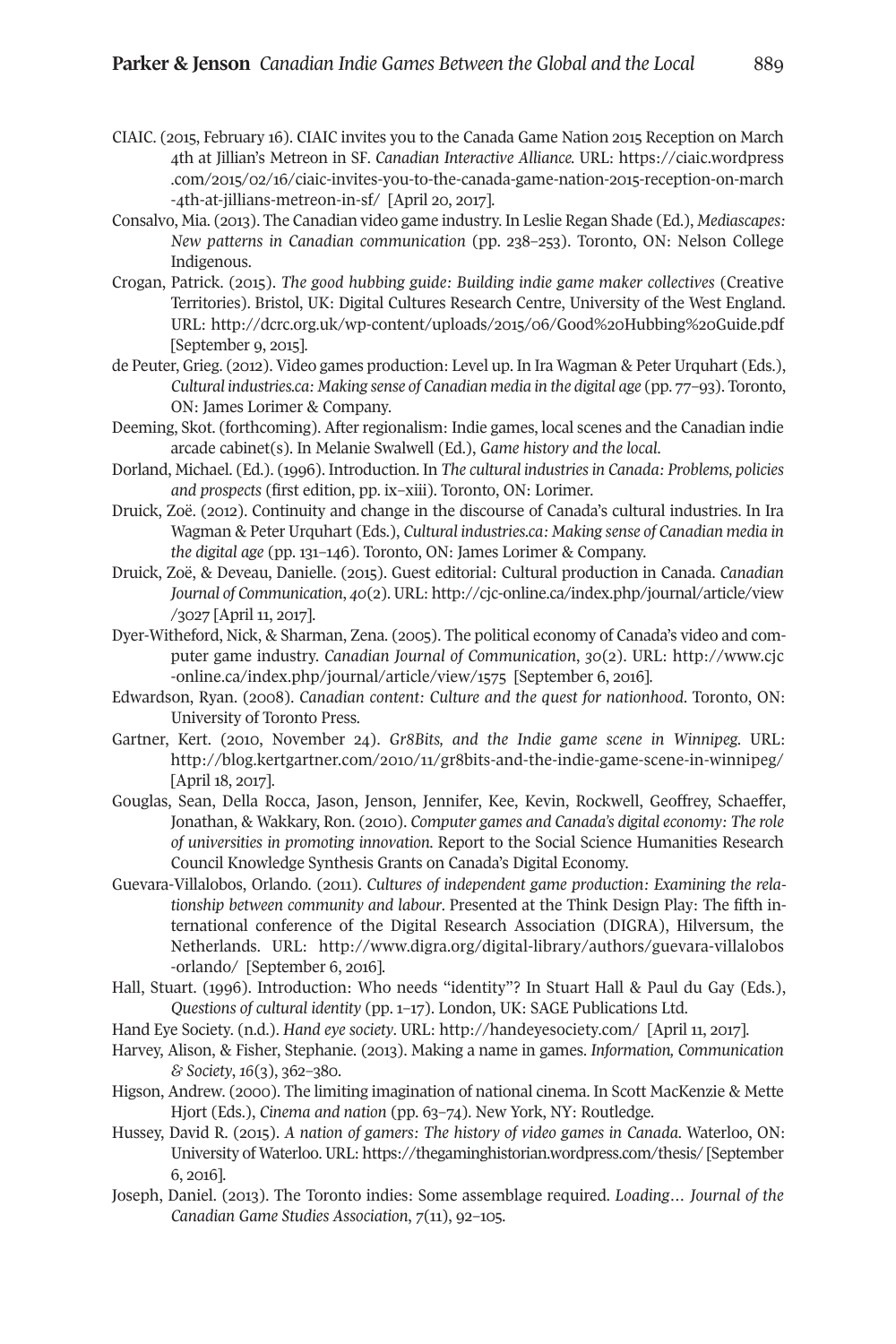- Juul, Jesper. (2014). High-tech low-tech authenticity: The creation of independent style at the Independent Games Festival. In *Proceedings of the 9th International Conference on the Foundations of Digital Games*.
- Keogh, Brendan. (2017,July 11). *Who else makes videogames? Considering informal development practices.* URL: [https://brkeogh.com/2017/07/11/who-else-makes-videogames-considering-informal](https://brkeogh.com/2017/07/11/who-else-makes-videogames-considering-informal-development-practices/) [-development-practices/](https://brkeogh.com/2017/07/11/who-else-makes-videogames-considering-informal-development-practices/) [August 15, 2017]
- Kerr, Aphra. (2016). *Global games: Production, circulation and policy in the networked era*. New York, NY: Routledge.
- Kruse, Holly. (2010). Local identity and independent music scenes, online and off. *Popular Music and Society*, *33*(5), 625–639.
- LeBlanc, Daniel. (2016, April 25). *Ottawa announces sweeping CanCon review.* URL: [http://www](http://www.theglobeandmail.com/news/national/exclusive-canadian-heritage-announces-sweeping-canconreview/article29722581/) [.theglobeandmail.com/news/national/exclusive-canadian-heritage-announces-sweeping](http://www.theglobeandmail.com/news/national/exclusive-canadian-heritage-announces-sweeping-canconreview/article29722581/) [-canconreview/article29722581/](http://www.theglobeandmail.com/news/national/exclusive-canadian-heritage-announces-sweeping-canconreview/article29722581/) [September 7, 2016].
- Leijon, Erik. (2015, March 18). *A new home for indie gaming.* URL: [http://cultmontreal.com/2015](http://cultmontreal.com/2015/03/gameplay-space-montreal/) [/03/gameplay-space-montreal/](http://cultmontreal.com/2015/03/gameplay-space-montreal/) [April 20, 2017].
- McConnell, Josh. (2017, March 13). Canada takes its \$3 billion video game industry seriously as it pushes sector to new levels. *Financial Post*. URL: [http://business.financialpost.com/fp](http://business.financialpost.com/fp-tech-desk/canada-takes-its-3-billion-video-game-industry-seriously-as-it-pushes-sector-to-achieve-powerhouse-status)[tech-desk/canada-takes-its-3-billion-video-game-industry-seriously-as-it-pushes-sector](http://business.financialpost.com/fp-tech-desk/canada-takes-its-3-billion-video-game-industry-seriously-as-it-pushes-sector-to-achieve-powerhouse-status)[to-achieve-powerhouse-status](http://business.financialpost.com/fp-tech-desk/canada-takes-its-3-billion-video-game-industry-seriously-as-it-pushes-sector-to-achieve-powerhouse-status) [March 14, 2017].
- Newman, Michael Z. (2011). *Indie: An American film culture*. New York, NY: Columbia University Press.
- Newman, Michael Z. (2017). Indie film as indie culture. In Geoff King (Ed.), *A companion to American indie film* (pp. 25–41). Malden, MA: John Wiley & Sons.
- Nimijean, Richard. (2005). The paradoxical nature of Canadian identity. *Teaching Canada*, *23*, 25–31. Nowak, Peter. (2013, November 15). *Canada's indie video game makers are blasting the big boys.* URL:
- <http://www.canadianbusiness.com/technology-news/the-app-effect/> [April 20, 2017]. O'Donnell, Casey. (2014). *Developer's dilemma: The secret world of videogame creators*. Cambridge, MA: MIT Press.
- Priestman, Chris. (2016, July 29). *New documentary hopesthe "indie" game invasion of Japan is a good thing.* URL: <https://killscreen.com/articles/branching-paths/> [August 17, 2016].
- Rook, Katie. (2010, November 12). *Toronto's indie gaming scene levels up.* URL: [http://www.theglobe](http://www.theglobeandmail.com/news/toronto/torontos-indie-gaming-scene-levels-up/article1314195/) [andmail.com/news/toronto/torontos-indie-gaming-scene-levels-up/article1314195/](http://www.theglobeandmail.com/news/toronto/torontos-indie-gaming-scene-levels-up/article1314195/) [April 20, 2017].
- Ruffino, Paulo. (2013). Narratives of independent production in video game culture. *Loading … Journal of the Canadian Game Studies Association*, *7*(11), 106–121.
- Sciretta, Peter. (2017, April 11). Why Netflix plans to stop chasing tax incentives. *Slash Film*. URL: <http://www.slashfilm.com/netflix-tax-incentives/> [April 14, 2017].
- Simon, Bart. (2013). Indie eh? Some kind of game studies. *Loading … Journal of the Canadian Game Studies Association*, *7*(11), 1–7.
- Straw, Will. (1991). Systems of articulation, logics of change: Communities and scenes in popular music. *Cultural Studies, 5*(3), 368–388.
- Straw, Will. (2000). In and around Canadian music. *Journal of Canadian Studies*, *35*(3), 173–183.
- Sutherland, Richard. (2015). Inside out: The internationalization of the Canadian independent recording sector. *Canadian Journal of Communication*, *40*(2). URL: [http://www.cjc-online.ca](http://www.cjc-online.ca/index.php/journal/article/view/2834) [/index.php/journal/article/view/2834](http://www.cjc-online.ca/index.php/journal/article/view/2834) [April 11, 2017].
- Swalwell, Melanie. (2007). Independent game development: Two views from Australia. In Andy Clarke & Grethe Mitchell (Eds.), *Videogames and Art* (pp. 160–180). Bristol, UK: Intellect.
- Swalwell, Melanie. (2009). Towards the preservation of local computer game software: Challenges, strategies, reflections. *Convergence: The International Journal of Research into New Media Technologies*, *15*(3), 263–279.
- Takahashi, Dean. (2016, May 8). Vlambeer's Rami Ismail shows why speaking out on behalf of indies pays off. *Venture Beat*. URL: [http://venturebeat.com/2016/05/08/vlambeers-rami-ismail](http://venturebeat.com/2016/05/08/vlambeers-rami-ismail-shows-why-speaking-out-on-behalf-of-indies-pays-off/) [-shows-why-speaking-out-on-behalf-of-indies-pays-off/](http://venturebeat.com/2016/05/08/vlambeers-rami-ismail-shows-why-speaking-out-on-behalf-of-indies-pays-off/) [September 6, 2016].